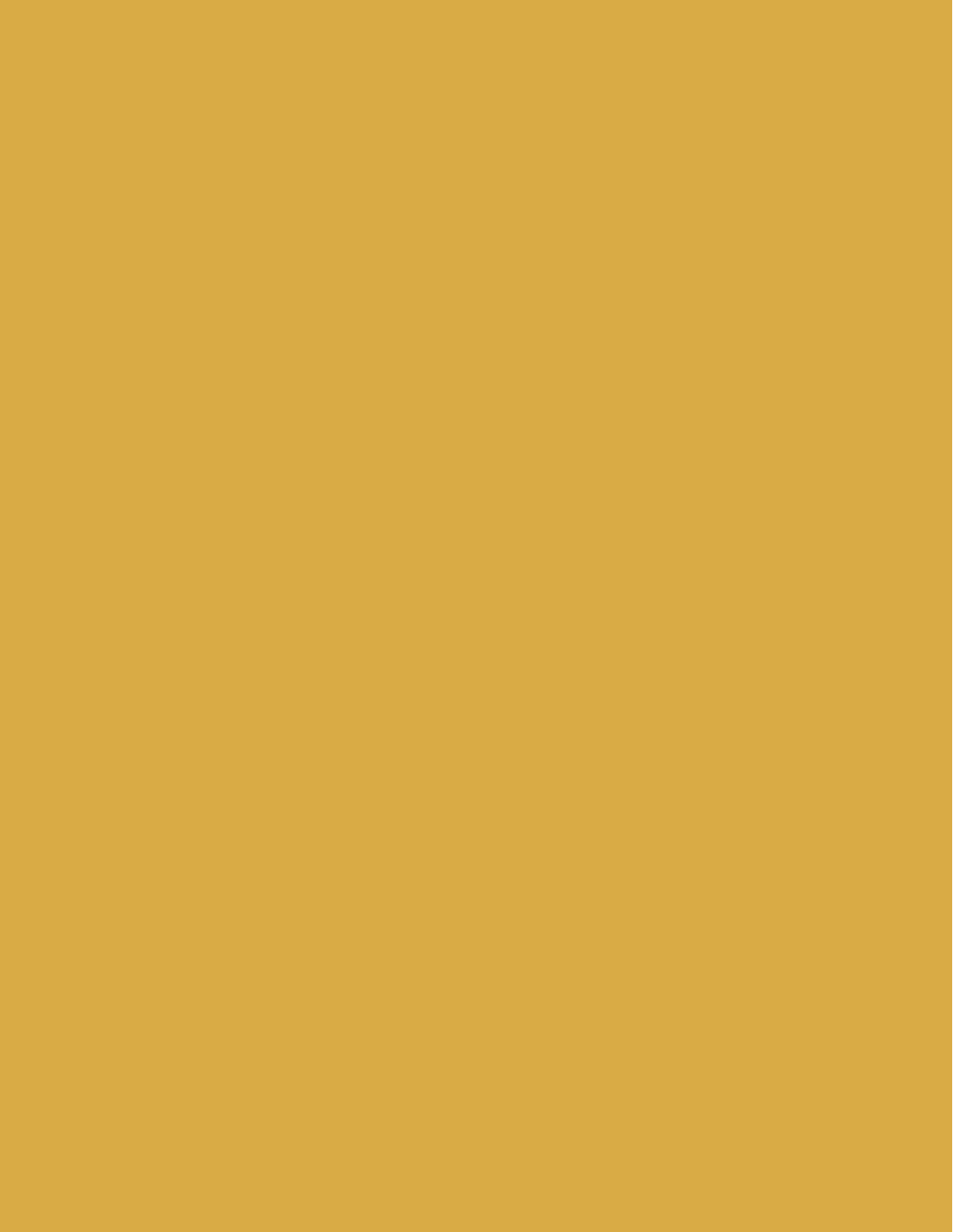

At Cable Bahamas, our goal is to provide our customers the freedom to communicate whenever, wherever, and however they wish, with the latest in communication technology.





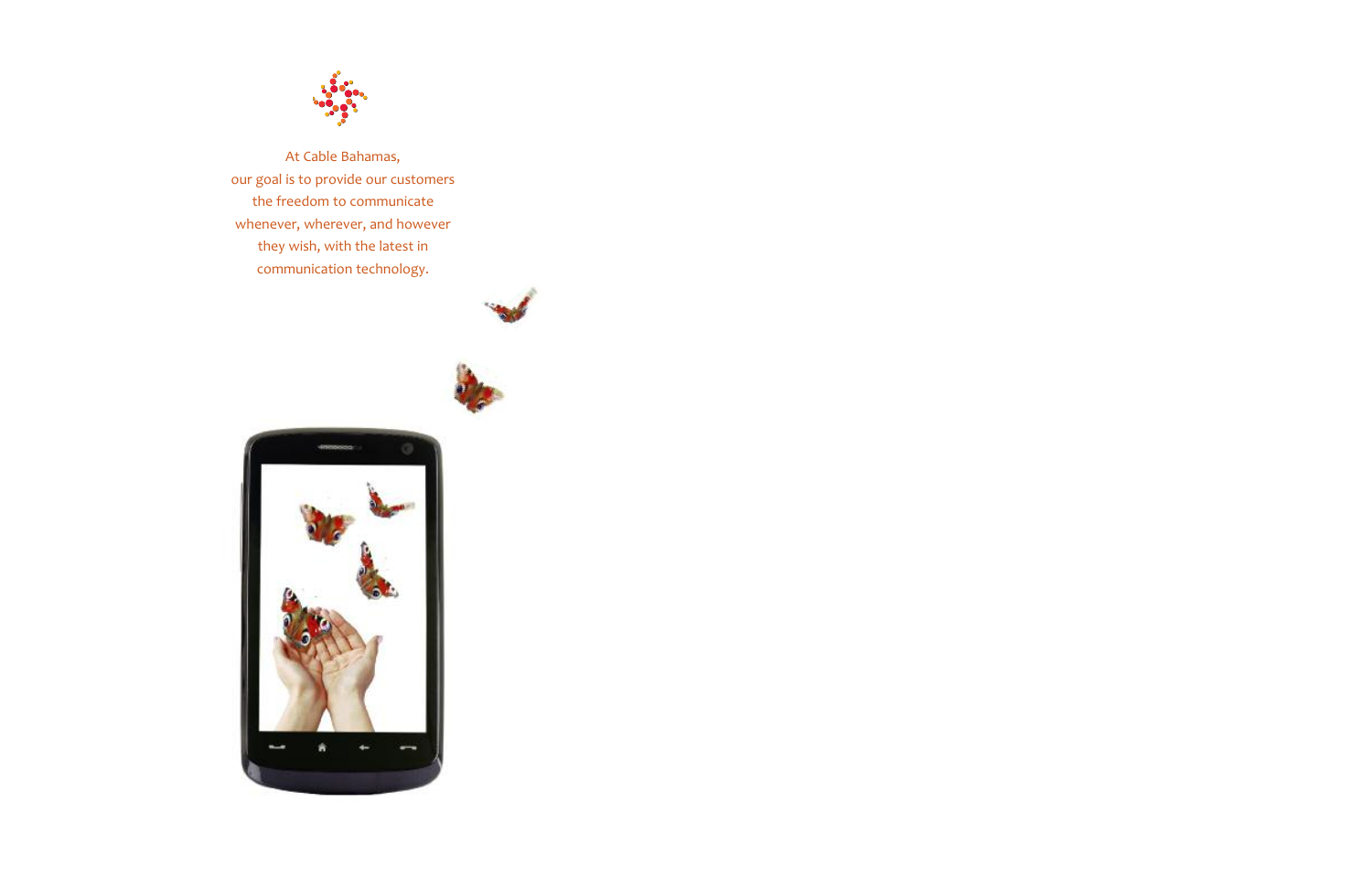# \$8 million

Voice revenue in 2011

34,348 Digital homes

\$99.8 million

Total revenue increased by 12% in 2011

> 48,068 REVON broadband Internet subscribers

> > \$23.7 million

Cumulative ordinary dividends paid since 2007



# \$50.5 million

Telecom revenue exceeds video for the first time

78,939 Equivalised subscribers

20,200

Additional product subscriptions

in 2011

# **2011 HIGHLIGHTS**

# television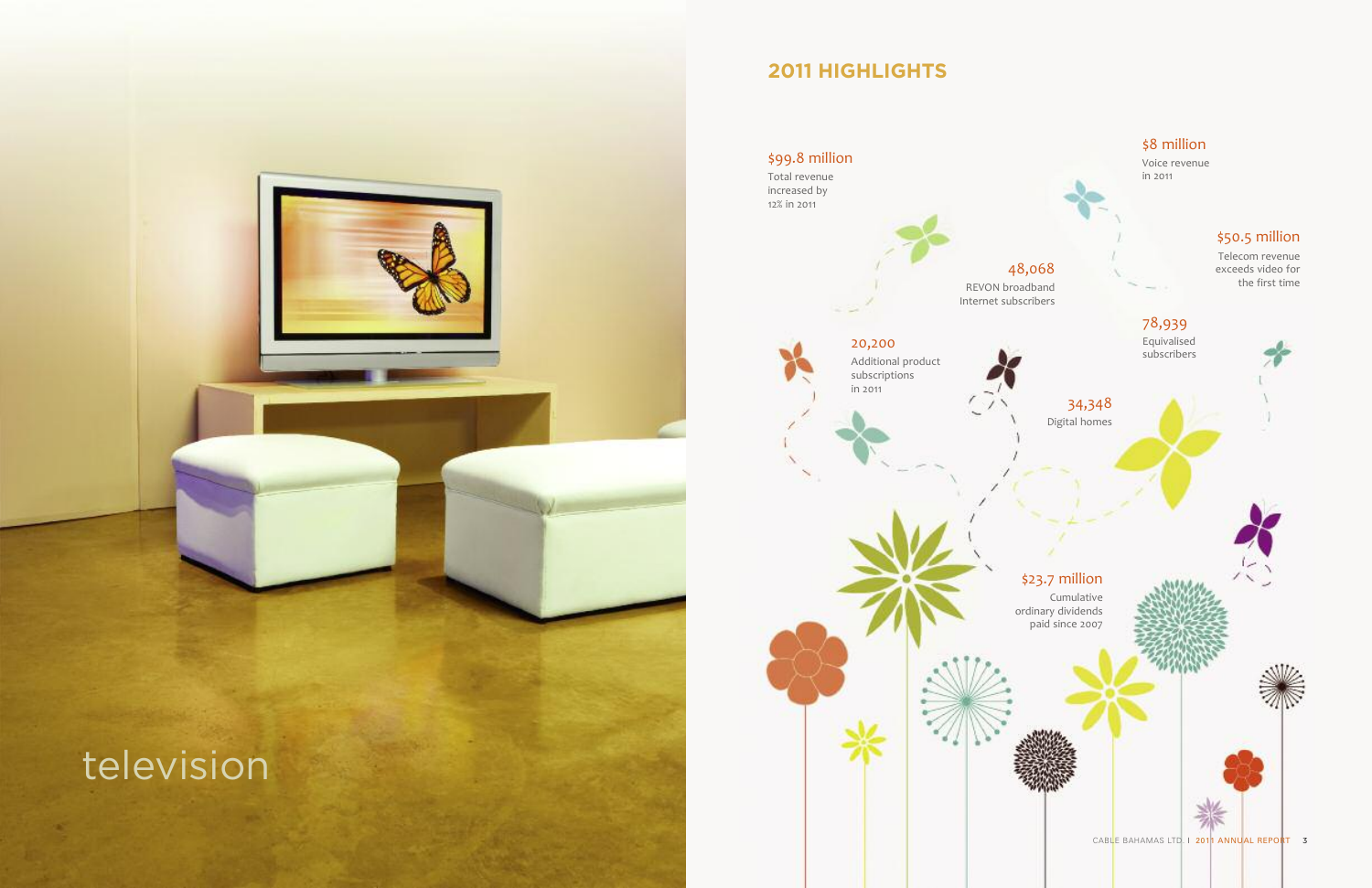|                                        |    | 2011      | 2010          | 2009          | 2008         | 2007         |
|----------------------------------------|----|-----------|---------------|---------------|--------------|--------------|
| <b>REVENUE</b>                         | \$ | 99,851    | \$<br>88,862  | \$<br>84,696  | \$<br>81,461 | \$<br>75,963 |
| <b>OPERATING EXPENSES</b>              |    | (55, 651) | (46, 936)     | (39,058)      | (38, 676)    | (37, 829)    |
| <b>EBITDA</b>                          |    | 44,200    | 41,926        | 45,638        | 42,785       | 38,134       |
| Depreciation and amortisation          |    | (16, 826) | (14, 724)     | (13, 552)     | (12,500)     | (11, 370)    |
| Operating income                       |    | 27,374    | 27,202        | 32,086        | 30,285       | 26,764       |
| Interest expense                       |    | (1,756)   | (2, 410)      | (1, 910)      | (2,349)      | (2,696)      |
| Dividend paid on preferred shares      |    | (4,775)   | (4,800)       | (1,650)       | (2,050)      | (2,450)      |
| Net income and<br>comprehensive income | \$ | 20,843    | \$<br>19,992  | \$<br>28,526  | \$<br>25,886 | \$<br>21,618 |
| Purchase of treasury shares            |    |           |               | (245)         | (715)        | (662)        |
| Cancellation of Shares                 |    | (79, 881) |               |               |              |              |
| Dividends paid on ordinary shares      |    | (4,350)   | (4,366)       | (5,503)       | (4,727)      | (4,743)      |
| Retained earnings, beginning of year   |    | 127,430   | 111,804       | 89,026        | 68,582       | 52,369       |
| Retained earnings, end of year         | Ś  | 64,042    | \$<br>127,430 | \$<br>111,804 | \$<br>89,026 | \$<br>68,582 |
| Operating income per ordinary share    |    | \$1.65    | \$1.39        | \$1.63        | \$1.54       | \$1.36       |
| Net income per ordinary share          |    | \$1.25    | \$1.02        | \$1.46        | \$1.32       | \$1.10       |
| Shares outstanding                     |    | 13,593    | 19,632        | 19,632        | 19,659       | 19,713       |

# **SELECTED FINANCIAL RESULTS** 2007 TO 2011 [THOUSANDS EXCEPT PER SHARE NUMBERS]

# internet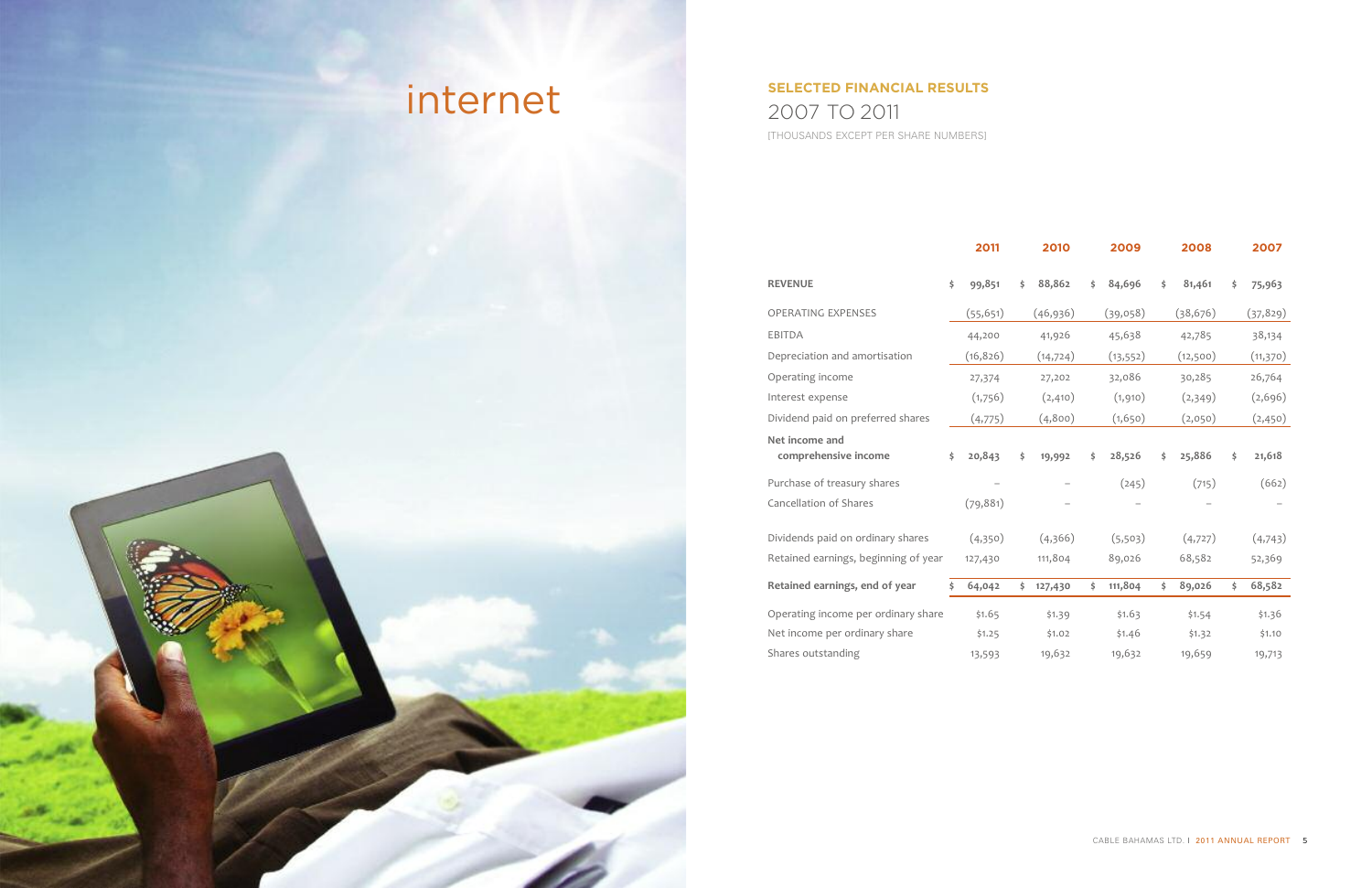This has been one of the most active years for the Company in our seventeen year history. It has seen many dynamic, ground-breaking achievements that demonstrate the positive progress we are making in our business strategy.

## **FINANCIAL PROGRESS**

With liberalisation three years ago, we put in place a strategy to become The Bahamas' communications provider of choice; this approach was designed to deliver the right balance between growth and returns. That strategy is now starting to bear fruit. Since embarking on this strategy, we have accomplished much as we continue to lead the market in video and broadband. Amid this success, we re-branded, commenced a major digital upgrade, acquired a voice provider and entered fully into the fixed-line voice market. In the last 12 months, we have repositioned our place in the market and are proud to say that Cable Bahamas is the only "Triple Play" provider in The Bahamas. Looking back at our performance during 2011, it is clear that combining our great offerings, excellent service reliability and the launch of new services has been a driving force behind our growth: helping to build loyalty among existing customers, attracting new customers, and driving uptake of products. All of our efforts were fundamental to us nearing the milestone of 80,000 cable TV subscribers, 48,000 broadband subscribers as well as the addition of 3,000 voice customers. This performance was achieved against the backdrop of a challenging economic environment. During 2011 we increased revenues by 12%, operating income by 1%, and EPS by 23%. EBITDA performance remained steady at a 5% growth, despite our cost of goods rising by 23%, while our regulated basic television rate remained stagnant for seventeen years.

revenues by 27%; and generated \$31 million in free cash flow,which has enabled us to raise our dividend and buy back more than 30% of our stock.

Our progress is obvious from our fiscal results. We have grown \$18 million in annual revenues over a three-year period, increased our premium video **INTRODUCING REVOICE** Cable Bahamas is delivering on its promise to provide customers with a reliable, affordable and

## **A MESSAGE FROM THE CHAIRMAN**

voice

# *"Our business strategy is on the right track."*

PHILIP KEEPING, CHAIRMAN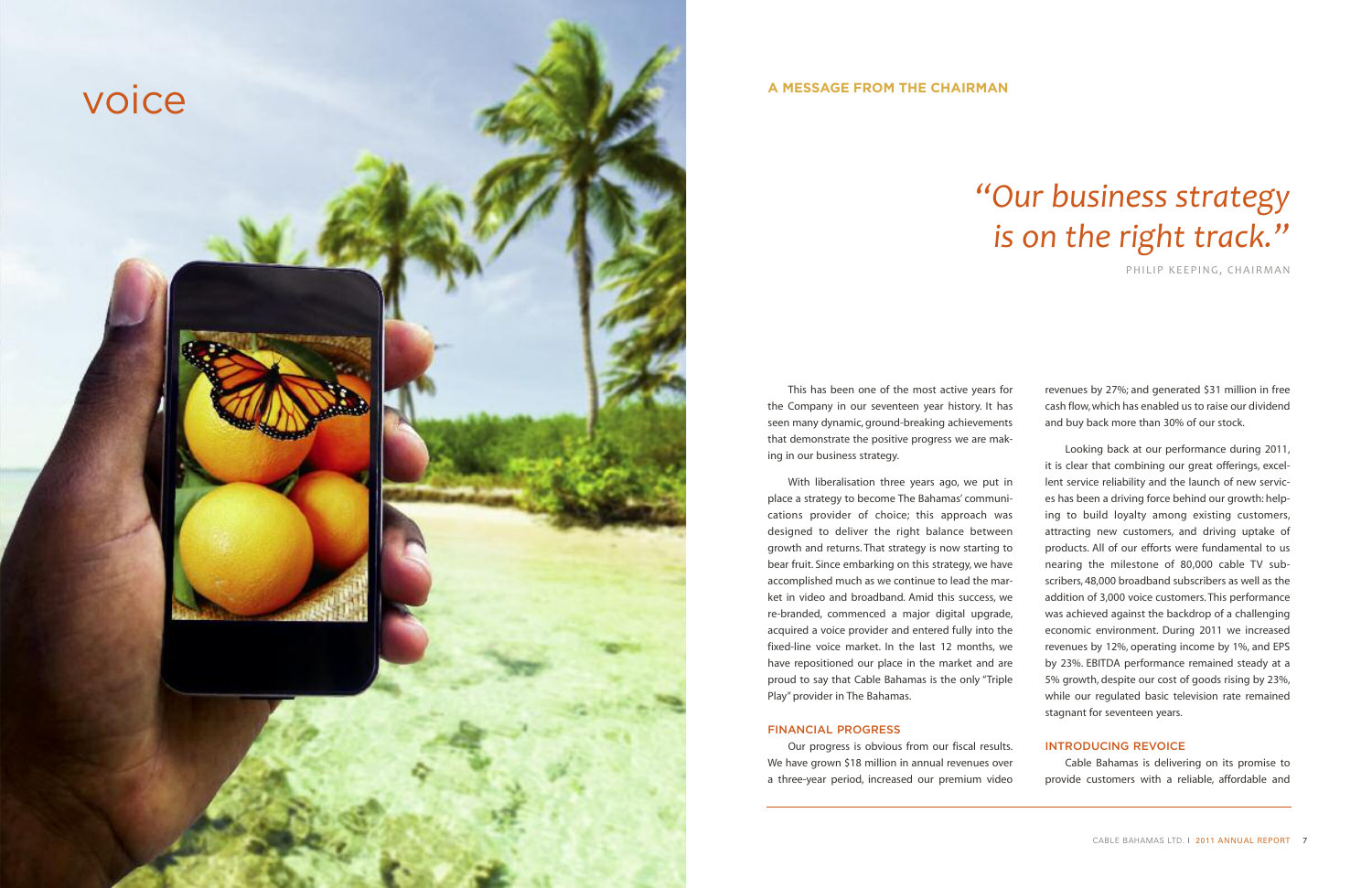the past seventeen years, the Company has achieved substantial growth through a well-defined strategy and development of new products. Our focus concentrated on fulfilling our plan by utilising our advanced fibre-optic network and undertaking strategic acquisitions. We are proud of the progress and momentum made in 2011 and it is our intention to continue on this path. We intend to take full advantage of technology to deliver our services to our customers wherever, whenever, and however they want, in a way that improves value for both consumers and Cable Bahamas'shareholders.

To support our future expansion, we undertook a review of the Company's business and strategy, facilitated by an independent third party and involving the board and executive team. This process reaffirmed our overall strategy: to extend our development through organic growth, strategic acquisitions and to pursue partnership opportunities that fuel our growth and provide superior returns to our shareholders.

innovative voice services that redefines how consumers will use communications to enrich their lives. REVOICE telephone service is delivered over the Company's privately managed advanced broadband network using IP technology, not the public Internet. This distinguishes REVOICE from VoIP providers and enables Cable Bahamas to deliver the quality and reliability customers expect from a primary phone service provider.

Our fiscal approach is designed to deliver the right balance between growth and shareholder returns. As such, Cable Bahamas continues to perform well on all fronts, with strong demand across the board, good progress on our priorities and excellent financial results. The REVTV product was launched in 2011 with the addition of over 60 high definition (HD) channels and introducing Video On Demand (VOD), all while the digitising of the network progressed on New Providence,Grand Bahama, Abaco and Eleuthera. Thereafter, an additional 8,000 subscribers subscribed to the new services. HD penetration increased 35% and revenues from digital services increased by 17%. The first phase of the VOD platform was launched with the introduction of HBO-on-Demand delivering the ability of our customers to choose what they want, when they want. Broadband also continues to grow and we have further strengthened our market position as the leading Internet service provider in The Bahamas.We continue to invest in our network infrastructure to deliver the fastest and most reliable broadband service.

CableMedia continues to show its promise rising to become the most valued means of advertising in the country. Revenues have increased by 42% and our advertisers are fully embracing the opportunities made available through more targeted exposure via cross-channel, Newsbreak (NB12) and Cable 12. Our news programme was extended, by popular request, to become a seven-day broadcast, thereby increasing viewership by 20%.

The approach we have taken in developing REVOICE and strengthening REVON and REVTV reaffirms that at Cable Bahamas, we invest wisely where we see attractive opportunities.

#### **CUSTOMER SERVICE IS A LYNCH PIN**

Underpinning all we do is a focus on world-class customer service; this is one of the primary benchmarks where we measure our progress and a key differentiator in the marketplace. In a recent independent survey, Cable Bahamas was rated very good to excellent in overall performance. 80% of all those polled expressed satisfaction with their services with REVON scoring the highest with a 90% satisfaction rate. These achievements are the outcome of a clear, consistent plan and excellent execution over several years by a focused management team. We intend to build on these results by focusing on servicing customers in a timely and engaging manner and ensuring we resolve and mitigate issues by doing it right the first time.

### **CABLE CARES**

We recognise the importance of making a positive contribution to the community in which we operate. Over the last year, through our foundation Cable Cares, we have continued to develop our work in the two key areas of focus: helping to improve lives through supporting youth and educational programmes. Much deserving grants were awarded to numerous civic organisations including the Children's Emergency Hostel on New Providence and the University of the West Indies (UWI) School of Medicine.

#### **ONWARDS AND UPWARDS**

The acquisition of Systems Resource Group (SRG) complemented and strengthened the Company's position in the communications sector and is expected to make significant contributions to our future growth strategy.However, we are not complacent and will continue to invest for the future. Over

**Philip Keeping Chairman April 20, 2012**

 $\sqrt{K}$ 

# *"Cable Bahamas continues to perform well on all fronts, with strong demand across the board, good progress on our priorities and excellent financial results."*

PHILIP KEEPING, CHAIRMAN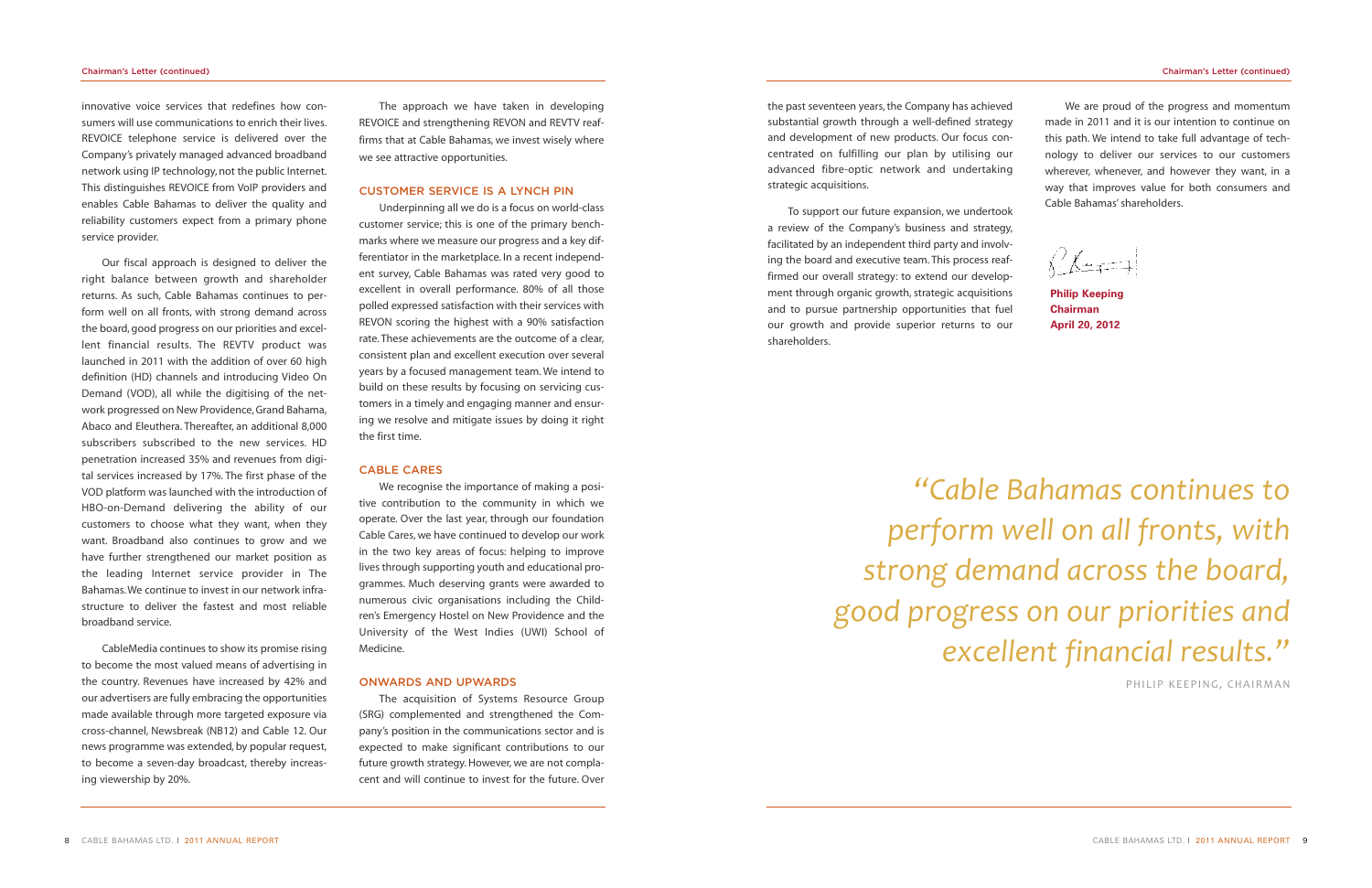## **2011 ACCOMPLISHMENTS Market Expansion**

During 2011, our Company continued making With a fresh look in 2011,our Company achieved and hastening the Company's immediate entry into the fixed-line voice market; immediately adding over 3,000 voice subscribers and just under \$1 million in monthly recurring revenue. The addition of SRG injected a wealth of telecommunications know-how and industry experience to the Cable Bahamas knowledge bank. As an experienced telecom player well established in the market combined with the benefits gained from existing licenses, the Company was poised to make great waves in the fixed-line voice business. The possibilities remain fervent since the acquisition and the establishment of the REVOICE commercial and residential services which support this affirmation. With this motivation, the Company will continue to explore ways to bring innovative converged voice services to the marketplace.

strides to revolutionise the industry by increasing our product offerings inclusive of enhanced HD video services. In addition, we continued network upgrades amid constant global and local economic challenges while satisfying regulatory obligations. We remained relentless with our goal to be a customer-focused entity bringing innovation to the marketplace and providing world-class service of which, our over 2000 Bahamian shareholders can be proud. the status of becoming the first "Triple-Play" provider in the country after completing required regulatory obligations. Our new suite of services: **REVON, REVTV** and **REVOICE** provide customers with a new experience and the cost savings ability to bundle any service, all simplified through one bill. **Enhanced Product Offerings**

2011 witnessed many significant milestones for the Company, paramount being the successful acquisition of SRG. With this purchase, the Company became the first full-service communications provider in The Bahamas offering Triple Play services

The company announced its rebranding initiative in May 2011, resulting in the rejuvenation of our product names, image, and focus – "A REVOLUTION IN COMMUNICATIONS." The Company focused on improving everything it does while offering worldclass customer service. Customers asked for it and we have answered by delivering innovative and affordable high quality services.

# *"We believe that our customers are supreme."*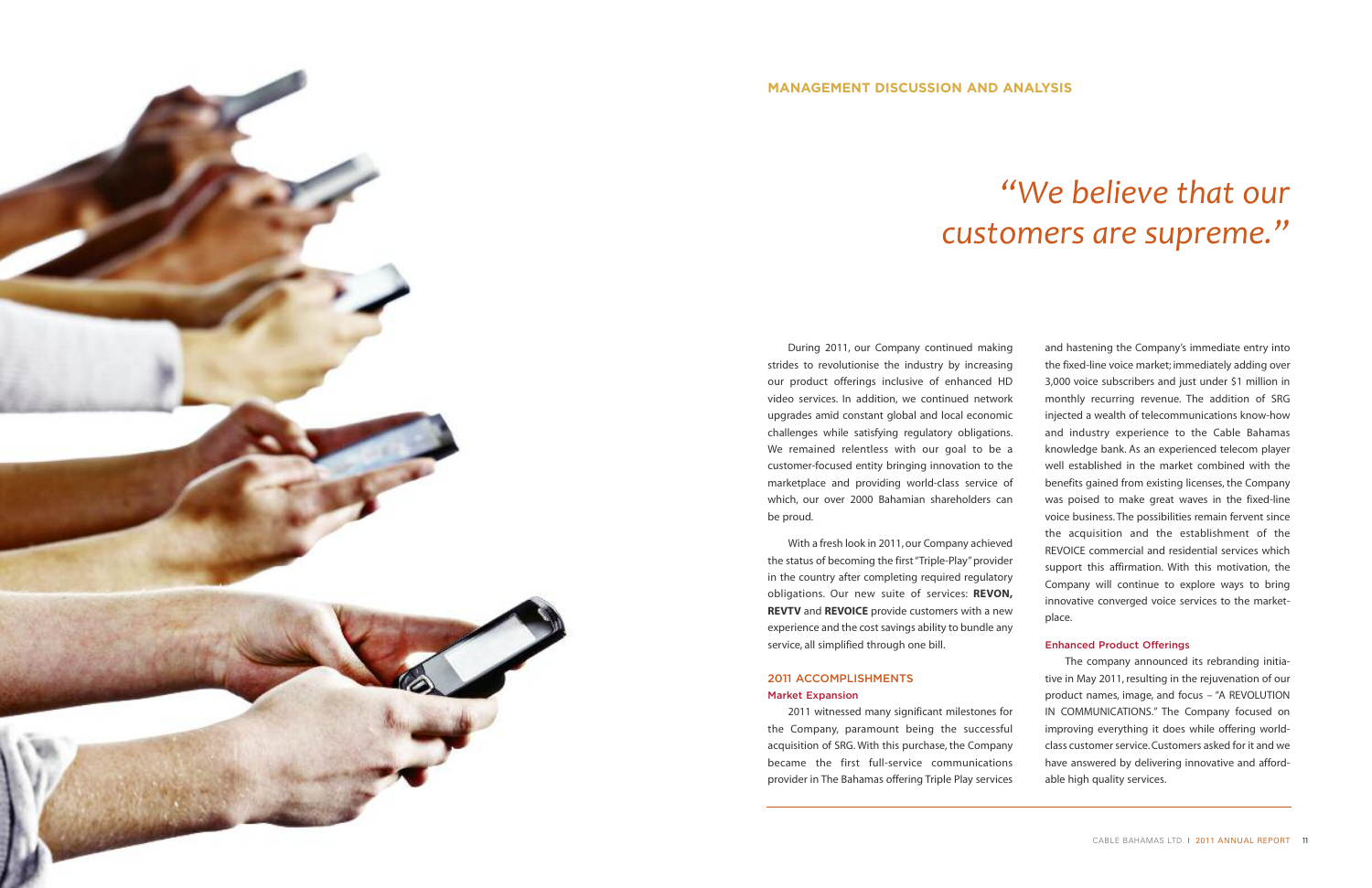

improvements to direct impacting customer facing procedures. To improve on call answer performance, shifts were introduced to target peak hours of our call volume.We now have more agents placed during these peak times when our incoming calls are high and a reduced level during the times when calls, on average, are low. This has significantly increased the percentage of answered calls. We can surely boast that we are now better serving our customers and fully utilising our staff. We have also set up a myriad of options for customers to pay their bills and obtain certain information. These options include various payment accommodations whether through commercial banks over the counter or through bank online services, or other payment facilities available by phone, with a credit card, online via Cable Bahamas' website, with a cheque through the mail or through the drop box at Cable Bahamas' main office. After receiving many requests in 2011 from our customers, we developed additional ways to deliver bills to customers.Account balances can now be accessed through the Integrated Voice Response (IVR) system accessible when customers call the Customer Care information lines. No longer do customers have to wait for a call to be answered. The IVR utilises one of the menu options on the existing Automated Attendant service to handle the customers' selections. Customers also now have the ability to view their account on channel 810. This service is only accessible with a secured password that the account holder sets and allows viewing of account balances at any time. In addition, email bill reminders are also sent out to all customers that are 30, 45, and 60 days overdue. This courtesy reminder is sent to prompt customers that their bill is due and they can utilise any of the noted payment options.

We believe that our customers are "Number One" and the company is devoted to ensuring that they receive the best in quality service and will ensure the overall experience is supreme. One of the first enhancements to our products in 2011 started with commercial broadband Internet. Customers enjoying this service experienced an increase in their Internet download speeds. Next up were improvements to our public email platform, Coral-Wave Pronto, where we introduced new powerful software that provided an additional layer of antispam blocking for users. This served to ensure that the communications experience was not adversely affected by spamming or other intrusive attacks.

The video product was improved and expanded and boasts an improved channel line-up comple-

mented by improved sound and pristine picture quality. Customers with "Standard Definition" (SD) services are experiencing an enhancement to their service that essentially is second-to-none by any standard. Besides improving the picture and sound quality for SD services, the Company tripled its HD content by offering a phenomenal 60 HD channels while concurrently reducing the cost to rent and purchase HD capable set-top boxes.Our public communications were prevalent throughout the year emphasising the ease with which customers could experience the best in television viewing. Additional video enhancements also included the launch of

Subscriber Video on Demand (SVOD) to our HBO suite of programmes. Customers with the HBO services now have access to over 120 hours of original HBO programming and the most popular television series that can be viewed at any time. The SVOD product was just a jump-start into the rollout of our VOD product which is now available.VOD consists of thousands of hours of viewing that includes current and past blockbuster movies, events, shows, concerts, free content, and local programming such as Bahamian movies, documentaries and Cable 12 original programmes.This interactive TV technology will allow users to buy or order programming in real time with the ability to watch on demand – incredibly flexible. All VOD subscribers have the ability to pause, fast forward, rewind, and even preview any movie before making a purchase.

#### **CUSTOMER FOCUS**

Throughout 2011, our Customer Care department took on the challenge to raise customer service throughout our Call Centre,Payment Centres and Sales areas. It is our conviction that providing exceptional customer service is one of the keys to continuously improving the customer's experience. As a direct result, our customer service department underwent a deliberate exercise to discover how we can improve staff performance to enhance customers' experiences. Some of the initiatives adopted included adding monitoring and troubleshooting software tools, more training programmes and

*"The Company is focused on improving everything it does while offering worldclass customer service."*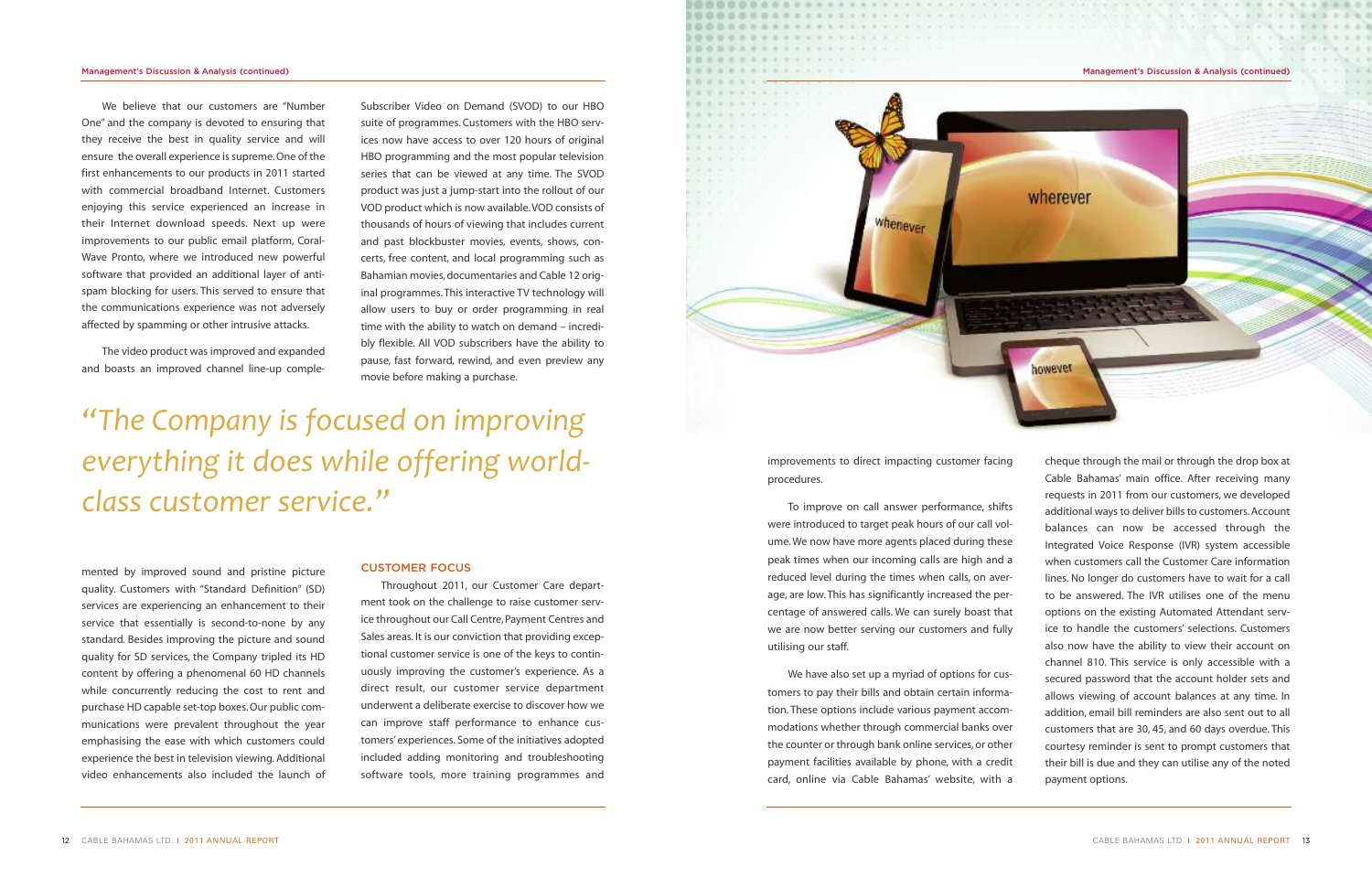**Revenue Composition (2007-2011)** (\$ millions)

**Data & Internet Revenue (2007-2011)** (\$ millions)

**2011 Revenue by Business Segment**







**Operating Summary (2007-2011)** (\$ millions)



**Total Revenue (2007-2011)** (\$ millions)





#### **Management's Discussion & Analysis (continued)**

In support of our customer focus programme, our customer advocate team were tasked to support the launch of our REVOICE service. New customers were contacted shortly after their install to enquire about their view of the entire experience. This was essential for the Company to get a clear sense of the complete process from sales, installation and service performance. Subsequently, the advocate team championed service changes including enhanced feature instruction and fuller voice service support coverage seven days a week.

#### **FINANCIAL RESULTS**

During 2011, our revenues continued to grow and reached \$99.8 million for the year. This represented an increase of over 12% from the previous year.

The 2011 results include eight months of revenues from SRG for the year representing the postacquisition period of 2011, and accounted for about 8% of the Company's total revenues. Revenue growth occurred in all other areas of the business with the largest growth coming from Cable TV which increased by \$1.9 million or 4% year-overyear. This increase was realised mainly through our premium, pay-per-view and CableMedia services which grew 17%, 12%, and 42% respectively. Internet and data services saw modest growth from the previous year of 3% or \$0.9 million and 1.8% or \$0.25 million respectively. Although challenged with a sluggish economy, our total revenues continue to grow which is a testament of the hard work,



dedication, and innovations of the management and staff. Without these efforts, the growth levels achieved would not have reached the highest levels in the history of the Company.

Despite the growth in revenues, rising costs continue to challenge the operation results and for 2011, total operating expenditures increased by over 18% year-over-year to \$55.6 million. The major increases were in television programming, electricity, fuel and staff-related expenses such as national and health insurance costs. Programming costs saw

an increase of 23% over 2010. Also contributing to the increase in operating expenditures was our rebranding initiative and REVTV rebirth inclusive of providing more channels and more HD content for our viewers; coupled with the ever increasing costs from content suppliers globally. Other factors adding to expenses include the fuel surcharge component of electricity costs which was up 60% over the previous year directly driving up total electricity costs which rose more than 21% over 2010.

With regard to staff benefits, 2011 was the first full year of the increased national insurance rates which directly impacted the increase in staff costs. In addition, our group health insurance costs also increased by more than 20%. Despite efforts by management to control cost, the state of the world economy and the global increases in fuel prices, commodities and services worldwide has significantly contributed to increased expenses. To further manage spending, an aggressive cost efficiency ini-

# *Our revenues continued to grow and reached \$99.8 million for 2011.*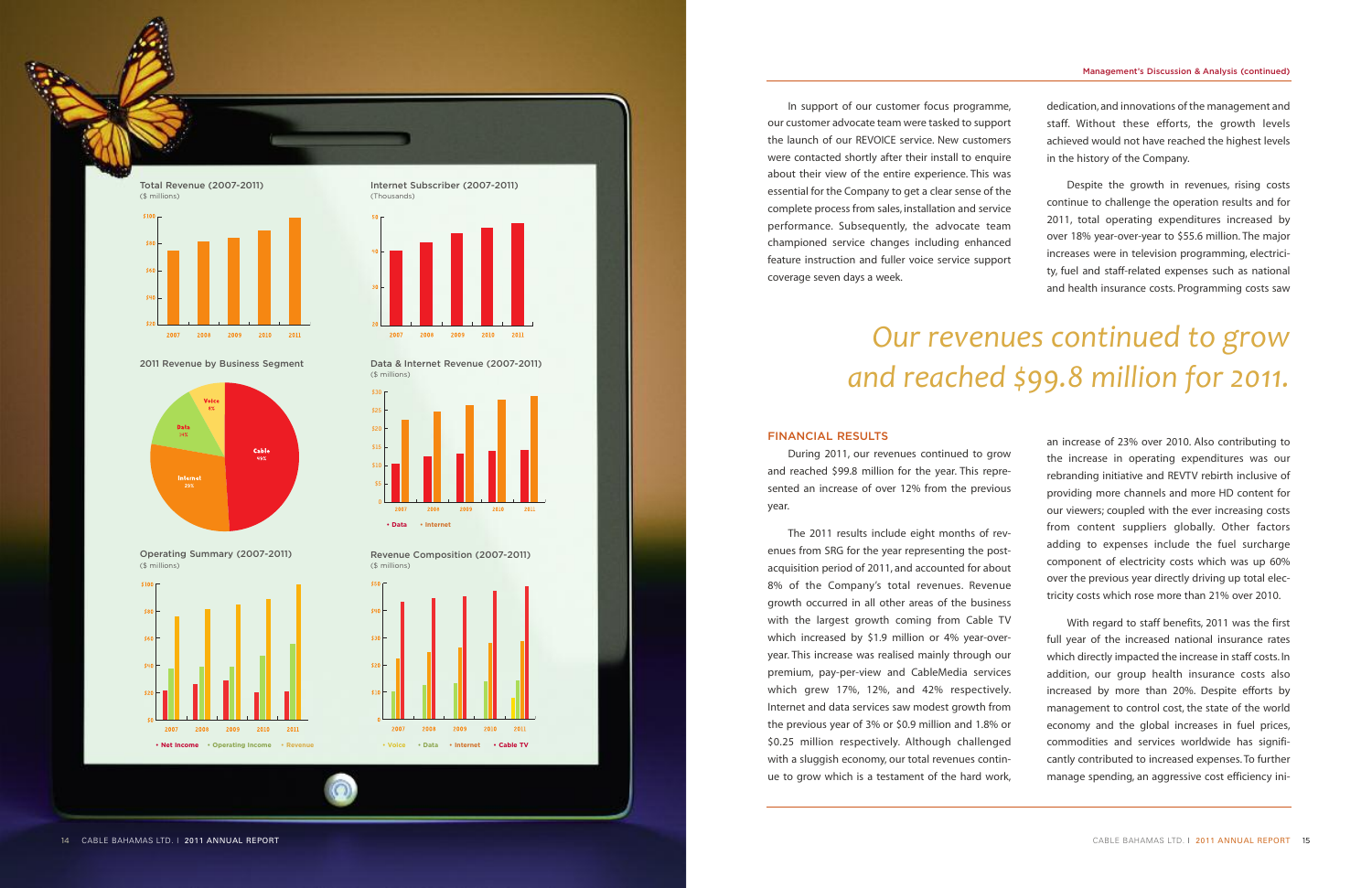ous year, our net income is favourable and increased year-over-year by 4.3% or \$0.9 million to \$20.8 million. This was largely due to the \$11 million increase in revenues noted previously. One of the significant impacts on net income is directly correlated to the Company carrying out its regulatory obligations. Specifically,the Company increased its capital cost in the purchase of set-top boxes and other equipment as well as increased the associated labour costs in order to become compliant with the URCA mandated network digitisation obligations. This increase in capital cost and the depreciation thereon contributed to the \$1.6 million or 11% increase in depreciation expense over the previous year. In addition, the amortisation of the intangible assets recognised as a direct result of the cost to enter the voice market, along with the acquisition of SRG, also impacted net income as these costs were not part of the depreciation and amortisation in the previous year. **PRODUCT ANALYSIS REVTV** have at least one set-top box in their household. Favourably, the average set-top box in each household rose 33% during this period. As a result, subscribers through their digital set-top channel guide, now have visibility to the full range of the REVTV products. Customers that only had basic services are now opting to upgrade, order pay-per-view and VOD. **REVON** Our REVON revenues continued to grow in 2011 and reached \$28.8 million. Our subscriber base has also seen an increase of almost 5% from the previous year, pushing our subscriber count beyond the 48,000 mark. As noted for REVTV, the REVON results are also the highest number of subscribers achieved in our history. The Company, ever so grateful to our loyal customers, preserved its focus of offering reliable service and at the same time doubling download bandwidth speeds for our Commercial Broadband customers.As a direct result,we have witnessed a significant growth in commercial customers during the year.

One of REVTV's major accomplishments in 2011 was the launch of over 60 HD channels. As a result, HD revenues increased each month to the point that monthly revenue doubled by year-end. The HD launch was part of the Company's initiative to reposition television viewing as a premium entertainment experience for all Bahamians and, currently,our almost 80,000 subscribers all have the opportunity to view television at its best; second-to-none anywhere in the world. Premium television services rose 17.4% or by \$2.2 million. Included in the premium services is set-top box rental revenue which accounted for \$1.1 million and our premium channels and movies packages which accounts for close to \$0.8 million. Premium subscriber numbers went from 28,000 in 2010 to over 34,000 in 2011 as Basic Subscribers converted to the digital platform. Digitisation affords the customer the opportunity to

The Company is fully aware of the demands of our customers for new applications at faster speeds. Resultantly, we are continuously improving our Hybrid Fibre-Coaxial network to ensure that we maintain a network capable of delivering all the innovative solutions our customers will demand. We have upgraded our peering capacity to nine Gigabytes with the introduction of an additional three into the United States with our partners. In the last few years since upgrading to our new platform, the stability and robustness of the network has never been better. We will continue to monitor and take measures to ensure that our peering traffic performance is always optimal.

Another major initiative started in 2011 to upgrade our Broadband infrastructure is the DOC-



tiative was started in 2012 with specific targets for cost reductions from vendors, strategic partners, local and internally driven costs across the entire Company. It is expected that this extra effort will positively impact operational results by mitigating the cost increases in 2012.

Operating costs for the year were inclusive of planned one-time expenses such as the rebranding initiative and new video and voice services launches that had an impact on the increased expenses.These items, however, are one-time outlays that will not have any effect on results in the near term.

In preparation to enter new markets while at the same time seeking to improve our products and

services, the Company also continued to invest in its human capital, network and technology.These initiatives also contributed to increased costs as 2011 reflected an additional number of staff in the marketing and sales departments. This group, in particular, was mandated to equip themselves to vigorously promote the "Triple Play" offering the Company has created. This offering has enabled an array of opportunities and choices for the entire populace to be a part of our family and experience our superior services. The associated costs was a worthy investment especially considering the positive results and success achieved while only on the cusp of gaining a major market share.

Despite the increase in expenses over the previ-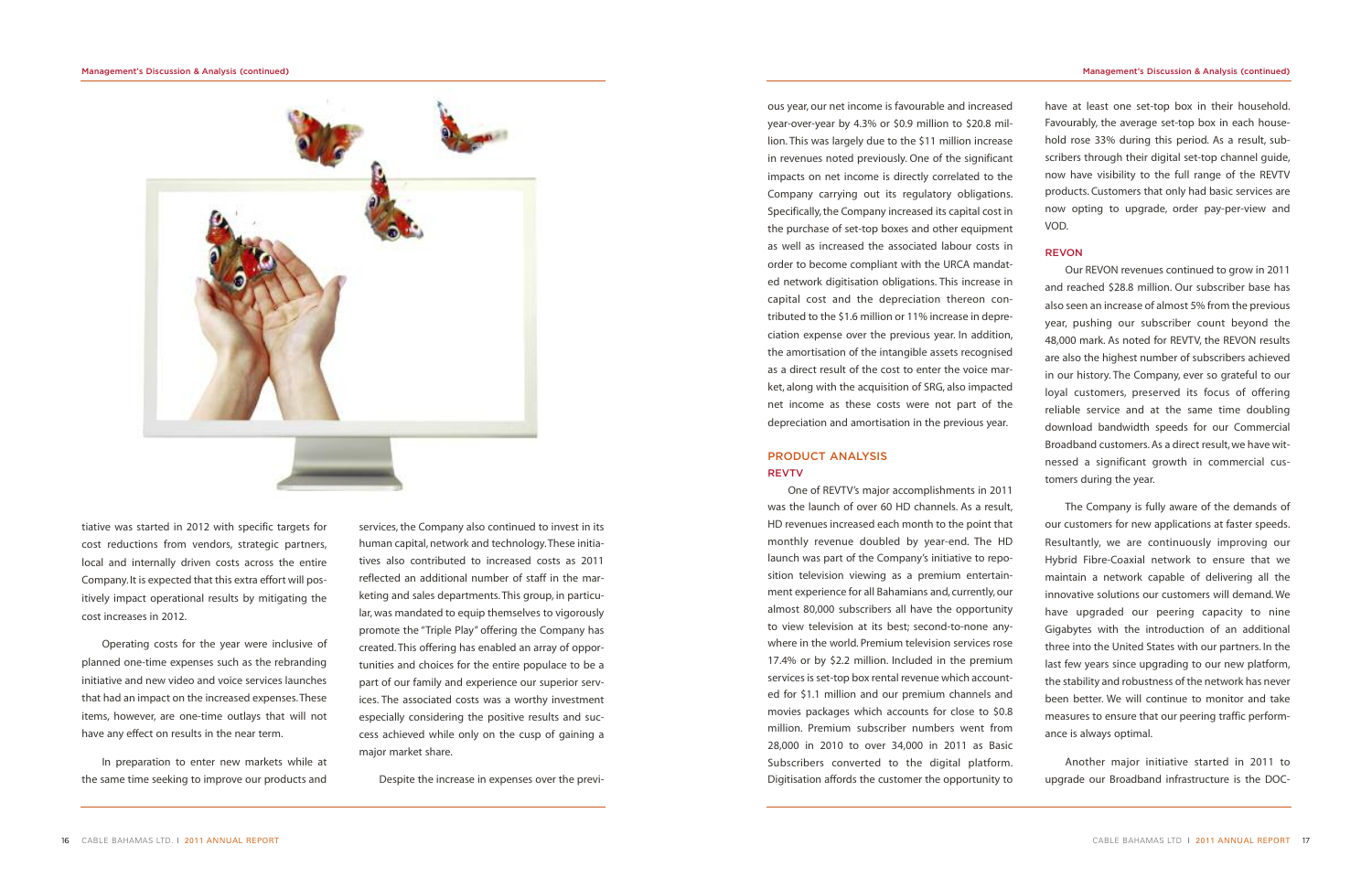ended the year just under \$0.9 million. The potential is obvious as media services continue to perform well.Advertisers have the ability to display their local ads over 25 cable channels including channel 5, Cable 12 and during *Newsbreak (NB12)* in front of over 65,000 viewers nightly. The expansion of *NB12* to weekends and holidays provided additional advertising spots during the news broadcast. Along with advertising, media services also include the production and airing of locally produced programming. Cable 12 gives local artists and producers an outlet to display their creative work through the airing of locally produced religious and non-religious programmes.

In 2011, we integrated the operational functions of all media sectors within the Company under one umbrella. The objective of this move was to cross utilise resources both operationally and technically, building efficiency and developing media revenue opportunities.

tional calling rates are competitive – the most competitive they've ever been in the history of The Bahamas. **Media Services** Our CableMedia services continued to flourish in 2011. Revenue was up 42% year-over-year and ments. Local documentaries and features, including Student Films by undergraduates from The College of The Bahamas aired on Cable 12. Specific emphasis on showcasing the wide cultural community of The Bahamas was also achieved as the production teams travelled throughout the Family Islands documenting local festivals.

### **CABLE 12 – THE COMMUNITY CHANNEL**

Cable 12 continues to be the fastest growing local television station in The Bahamas. Its continued commitment to the production of quality original programming continues to set it apart. Partnerships with local civic organisations such as the Bahamas Heart Foundation, Sister Sister Breast Cancer Organisation, Parkinson's Foundation and youth programmes such as Pace and the Police Cadets have enabled the production of shows such as the *Weekly Heart Feature* that played during February bringing awareness to young children living with heart ail-

During the year, we expanded our flagship media broadcast *Newsbreak* to a seven-day broadcast. The introduction of the *NB12* weekend feature has helped to position our newscast as the true alternative in our market.This product boasts a fresh and exciting format designed to draw viewers into the lighter side of the news and current affairs. Through our partnership with The Guardian, Star 106.5 and Guardian Radio, we have become the most comprehensive news programme in the nation and the best is still yet to come.

## **COMMUNITY INVOLVEMENT Cable Cares Foundation (CBCF)**

In 2011, Cable Bahamas Cares Foundation (CBCF) continued to review applications to award deserving charitable grants catering to Bahamian youth and community activities. Throughout the year, over \$0.2 million in grants were awarded to a broad spectrum of endeavours centred on youth organisations and educational programmes, including educational research and publications. Fortynine grants were awarded to organisations such as the Children's Emergency Hostel, and the Adolescent Diabetes Research Project which is an affiliation project with the University of the West Indies (UWI) School of Medicine that is focused on the growing problems affecting Bahamian children. Other initiatives such as the Police Summer Camps, youth pregnancy prevention programmes, the marine mammal research programme in Abaco and the College of The Bahamas (COB) Film Students are just a few of the other direct beneficiaries.

SIS3.0 upgrade. The upgrade is planned to be completed in phases, with the first phase being to increase the downstream capacity. This phase is expected to be completed in mid-2012. The second phase will include a review of the network with respect to offering even higher speeds and reliability to our customers. Our commitment to our customers is to be on the cutting edge and exceed their expectations.

Data services revenues which are inclusive of our international connectivity services and data centre offerings also continued to contribute to the increased revenue in 2011 and reached \$14.1 million. Inclusive in this revenue is \$0.8 million earned

from our world-class data centre providing web hosting, managed services, disaster recovery, and equipment co-location space for our customers. Revenues in this segment were up 12% from the previous year.

In this ever changing environment, the Company is looking to expand its data services solutions by offering a Multiprotocol Label Switching (MPLS) solution soon.This solution will improve the efficiency of data transfer and provide a level of flexibility that is not available in legacy technology. This initiative is expected to be a source of new opportunities for the Company while at the same time meeting the growing needs of commercial data customers.

#### **REVOICE**

Acquiring SRG marked the introduction of the Company's entry into the voice market. Although the exercise to acquire the telecom company commenced in 2010 and expectations were to have the transaction completed by the start of 2011, it was not finalised until early May after all regulatory approvals were obtained. SRG, as a separate legal entity already having agreements with BTC, would continue its OnePhone service offering to residential and business customers as a wholly owned subsidiary of Cable Bahamas. Revenues obtained from that point forward were included in the operations of Cable Bahamas. Later in the year, the Company launched REVOICE services a fully functional fixed-

line telephony service. It runs over the Company's reliable network platform which boasts a reliability factor of 99.94%. In late 2011, REVOICE was launched on New Providence to be followed in early 2012 on Grand Bahama with the expectation to be available on Abaco and Eleuthera thereafter. By the end of 2011, the total number of voice subscribers doubled as customers welcomed the change from their previous telephone company. The subscriber base is encouraging as we continue to develop the product throughout 2012 with the expectation of the introduction of more innovative features. Customers have access to a variety of calling features inclusive of voice mail which is not normally available with other operators' services. In addition, the interna-

# *HD revenues increased each month to the point that monthly revenue doubled by year-end.*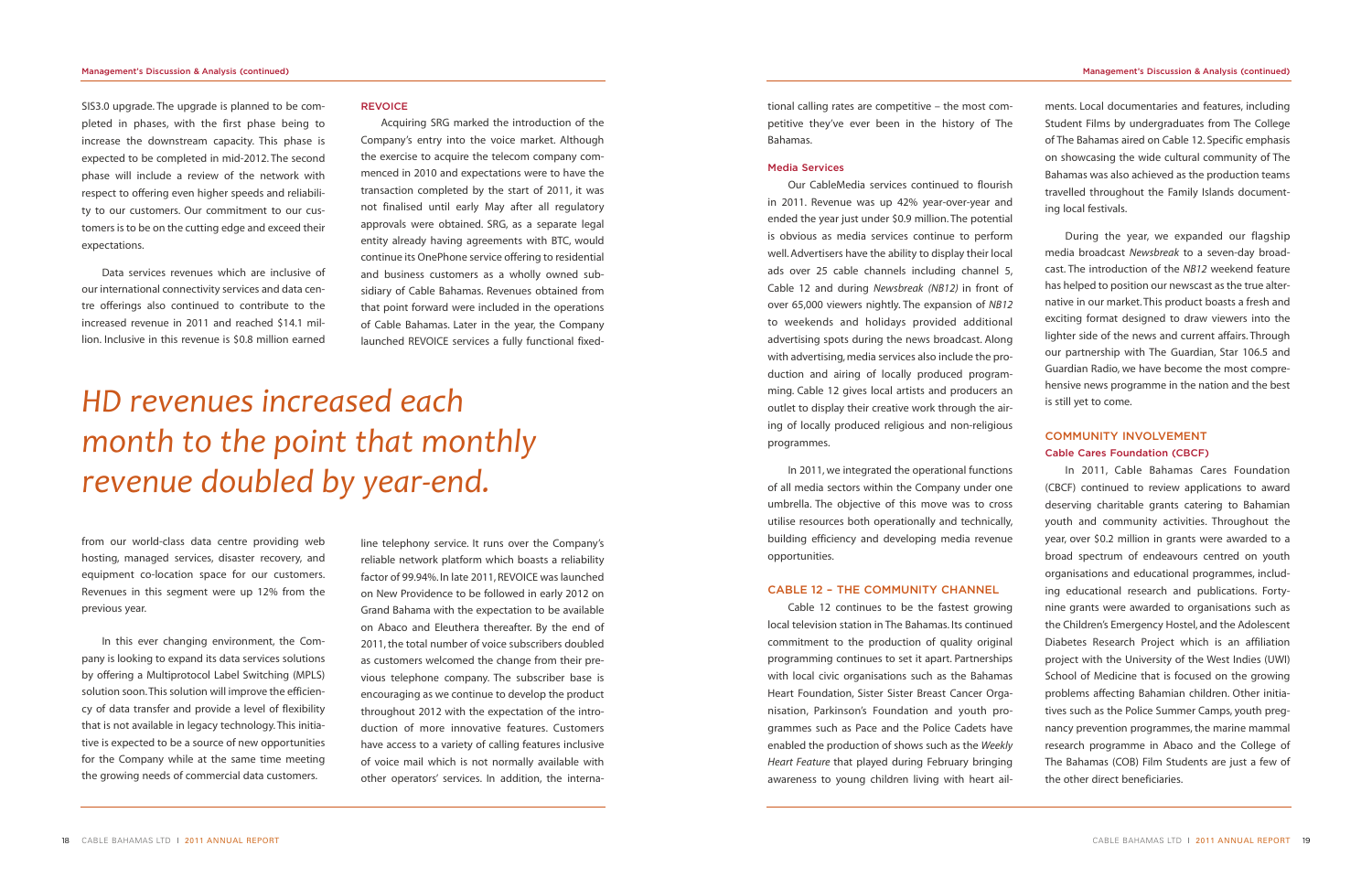# 2011 CONSOLIDATED

For the year ended December 31, 2011 and Independent Auditors' Report

Since inception, the CBCF has continued our vision to be an important vehicle through which education, social and cultural development of the people of The Bahamas is encouraged and supported. Over \$2 million in grants have been awarded and the CBCF will continue to seek out those most deserving and charitable activities in an effort to provide financial relief for the betterment of The Bahamas.

One of the powerful mediums used to showcase the work of the foundation is the *Cable Cares* show. It is a 30-minute programme featuring individuals and organisations representing the most recent grant winners. The awardees programmes and projects give our viewers a direct look into some of the identified "great needs" of the general Bahamian community and how a concerned citizen can help.



#### **Management's Discussion & Analysis (continued)**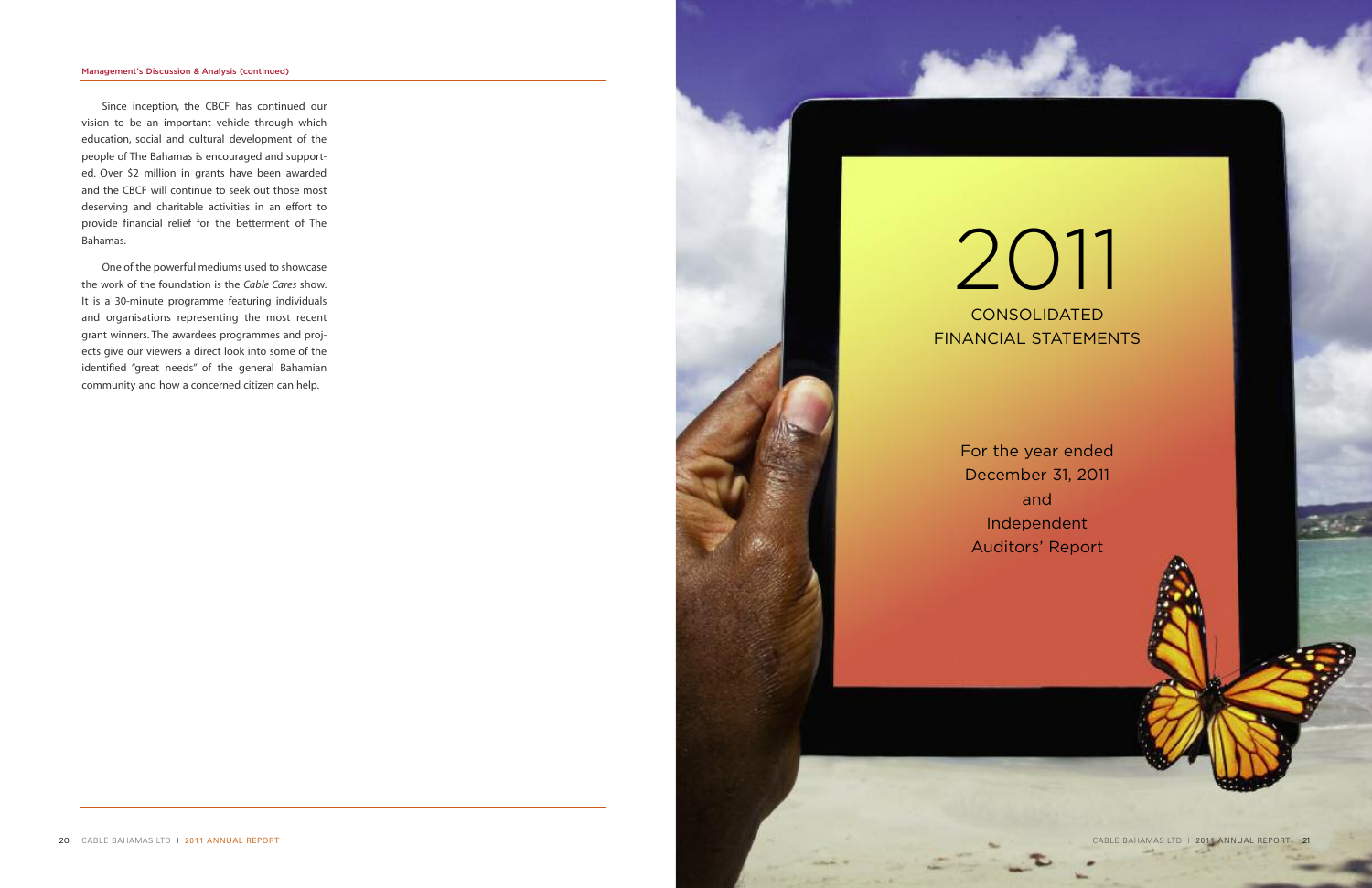## **CONSOLIDATED STATEMENT OF FINANCIAL POSITION**

AS OF DECEMBER 31, 2011 | (EXPRESSED IN BAHAMIAN DOLLARS)

# **Deloitte**

Deloitte & Touche Chartered Accountants and Management Consultants 2nd Terrace, Centreville P. O. Box N-7120 Nassau, NP, Bahamas

Tel: +1 (242) 302-4800 Fax: +1 (242) 322-3101 http://www.deloitte.com.bs

A member firm of **Deloitte Touche Tohmatsu**

## **INDEPENDENT AUDITORS' REPORT**

#### **To the Shareholders of Cable Bahamas Ltd.:**

We have audited the consolidated financial statements of Cable Bahamas Ltd. (the "Company") which comprise the consolidated statement of financial position as of December 31, 2011 and the related consolidated statements of comprehensive income, changes in equity and cash flows for the year then ended, and a summary of significant accounting policies and other explanatory information.

Our responsibility is to express an opinion on these consolidated financial statements based on our audit. We conducted our audit in accordance with International Standards on Auditing.Those Standardsrequire that we comply with ethical requirements and plan and perform the audit to obtain reasonable assurance about whether the consolidated financial statements are free from material misstatement.

#### **Management's responsibility for the consolidated financial statements**

Management is responsible for the preparation and fair presentation of these consolidated financial statements in accordance with International Financial Reporting Standards,and forsuch internal control as management determines is necessary to enable the preparation of consolidated financial statements that are free from material misstatement, whether due to fraud or error.

#### **Auditors' responsibility**

An audit involves performing procedures to obtain audit evidence about the amounts and disclosures in the consolidated financial statements. The procedures selected depend on the auditors' judgment, including the assessment of the risks of material misstatement of the consolidated financial statements, whether due to fraud or error. In making those risk assessments,the auditors consider internal control relevant to the entity's preparation and fair presentation of the consolidated financial statements in order to design audit procedures that are appropriate in the circumstances, but not for the purpose of expressing an opinion on the effectiveness of the entity's internal control. An audit also includes evaluating the appropriateness of accounting policies used and the reasonableness of accounting estimates made by management, as well as evaluating the overall presentation of the consolidated financial statements.

We believe that the audit evidence we have obtained is sufficient and appropriate to provide a basis for our audit opinion.

#### **Opinion**

In our opinion, the consolidated financial statements present fairly, in all material respects, the financial position of Cable Bahamas Ltd. as of December 31, 2011, and its financial performance and its cash flows for the year then ended in accordance with International Financial Reporting Standards.

Deloitte & Tourke

April 4, 2012

#### **CURRENT ASSETS:**

#### **NON-CURRENT ASSETS:**

#### **LIABILITIES AND EQUITY**

#### **CURRENT LIABILITIES:**

| ASSETS                                                   | 2011              | 2010              |
|----------------------------------------------------------|-------------------|-------------------|
| <b>CURRENT ASSETS:</b>                                   |                   |                   |
| Cash                                                     | \$<br>6,844,224   | \$<br>11,607,018  |
| Accounts receivable, net (Notes 4 and 16)                | 9,041,013         | 6,751,391         |
| Prepaid expenses and deposits                            | 886,384           | 1,631,192         |
| Inventory                                                | 5,197,252         | 2,929,591         |
| Current portion of long-term receivables (Notes 5 and 6) |                   | 3,322,347         |
| Total current assets                                     | 21,968,873        | 26, 241, 539      |
| <b>NON-CURRENT ASSETS:</b>                               |                   |                   |
| Investment in SRG (Note 5)                               |                   | 4,566,732         |
| Property, plant and equipment (Notes 7, 15 and 16)       | 171,689,326       | 162,568,919       |
| Intangible assets (Notes 8 and 15)                       | 19,954,433        | 4,873,829         |
| Total non-current assets                                 | 191,643,759       | 172,009,480       |
| TOTAL                                                    | \$<br>213,612,632 | \$<br>198,251,019 |
| <b>LIABILITIES AND EQUITY</b>                            |                   |                   |
| <b>CURRENT LIABILITIES:</b>                              |                   |                   |
| Accounts payable and accrued liabilities (Note 16)       | \$<br>16,587,313  | \$<br>15,964,169  |
| Deferred income                                          | 1,755,455         | 1,290,488         |
| Current portion of long-term debt (Note 9)               | 5,914,991         | 4,584,597         |
| Current portion of preferred shares (Note 10)            |                   | 5,000,000         |
| Total current liabilities                                | 24, 257, 759      | 26,839,254        |
| <b>NON-CURRENT LIABILITIES:</b>                          |                   |                   |
| Subscriber deposits                                      | 5,969,828         | 5,754,294         |
| Long-term debt (Note 9)                                  | 45,750,000        | 44,515,922        |
| Preferred shares (Note 10)                               | 60,000,000        | 60,000,000        |
| Total non-current liabilities                            | 111,719,828       | 110,270,216       |
| <b>Total liabilities</b>                                 | 135,977,587       | 137,109,470       |
| <b>EQUITY:</b>                                           |                   |                   |
| Ordinary share capital (Note 11)                         | 13,593,419        | 19,631,824        |
| Treasury shares (Note 11)                                |                   | (85, 919, 645)    |
| Retained earnings                                        | 64,041,626        | 127,429,370       |
| Total equity                                             | 77,635,045        | 61, 141, 549      |
| TOTAL                                                    | \$<br>213,612,632 | \$<br>198,251,019 |
|                                                          |                   |                   |

 $\mathscr{A}$  now  $\mathscr{G}$ 

#### **NON-CURRENT LIABILITIES:**

#### **EQUITY:**

#### See notes to consolidated financial statements.

These consolidated financial statements were approved by the Board of Directors and authorised for issue on March 28, 2012, and are signed on its behalf by:

Robert

Director Director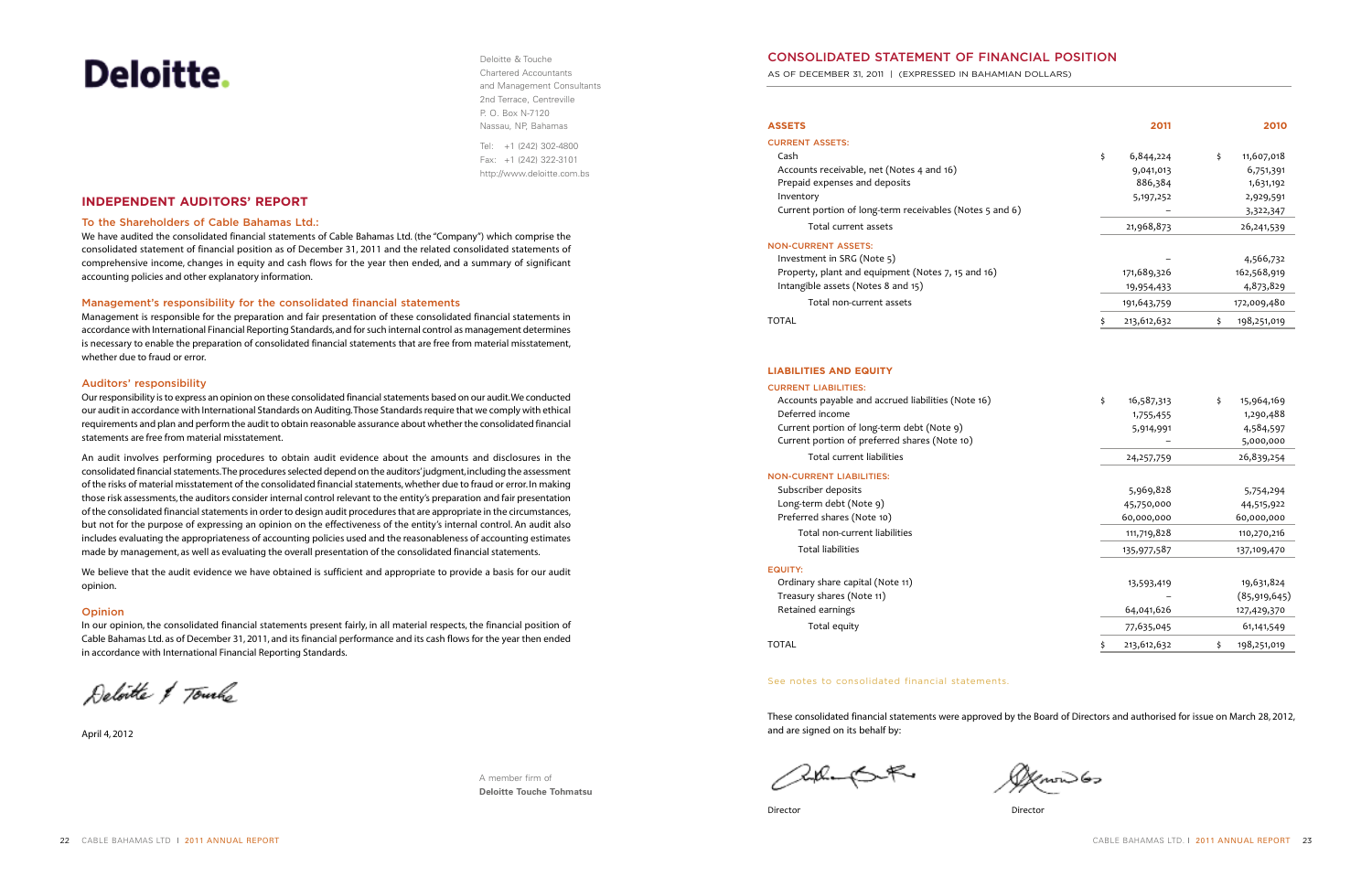|                                     |     | <b>ORDINARY SHARE</b><br><b>CAPITAL</b> | <b>TREASURY</b><br><b>SHARES</b> | <b>RETAINED</b><br><b>EARNINGS</b> | <b>TOTAL</b>      |
|-------------------------------------|-----|-----------------------------------------|----------------------------------|------------------------------------|-------------------|
| Balance at December 31, 2009        | \$. | 19,631,824                              | $$$ (85,017,607)                 | 111,803,956<br>\$                  | \$.<br>46,418,173 |
| Net income and comprehensive income |     |                                         |                                  | 19,991,660                         | 19,991,660        |
| Dividends paid on ordinary shares   |     |                                         |                                  | (4,366,246)                        | (4,366,246)       |
| Shares repurchased                  |     |                                         | (902,038)                        |                                    | (902,038)         |
| Balance at December 31, 2010        |     | 19,631,824                              | (85, 919, 645)                   | 127,429,370                        | 61,141,549        |
| Net income and comprehensive income |     |                                         |                                  | 20,843,140                         | 20,843,140        |
| Dividends paid on ordinary shares   |     |                                         |                                  | ( 4,349,644)                       | (4,349,644)       |
| Shares cancelled                    |     | (6,038,405)                             | 85,919,645                       | (79, 881, 240)                     |                   |
| Balance at December 31, 2011        | \$  | 13,593,419                              | \$                               | 64,041,626<br>Ś.                   | 77,635,045<br>Ś.  |

See notes to consolidated financial statements.

## **CONSOLIDATED STATEMENT OF CHANGES IN EQUITY**

YEAR ENDED DECEMBER 31, 2011 | (EXPRESSED IN BAHAMIAN DOLLARS)

|                                               | 2011             | 2010             |
|-----------------------------------------------|------------------|------------------|
| REVENUE (Note 16)                             | \$<br>99,850,666 | \$<br>88,862,436 |
| OPERATING EXPENSES (Notes 14, 15 and 16)      | (55, 651, 011)   | (46, 935, 995)   |
|                                               | 44,199,655       | 41,926,441       |
| Depreciation and amortisation (Notes 7 and 8) | (16, 825, 903)   | (14, 724, 412)   |
| OPERATING INCOME                              | 27,373,752       | 27,202,029       |
| Interest expense (Note 9)                     | (1,755,612)      | (2,410,369)      |
| Dividends paid on preferred shares (Note 10)  | (4,775,000)      | (4,800,000)      |
| NET INCOME AND COMPREHENSIVE INCOME           | 20,843,140<br>Ś. | \$<br>19,991,660 |
| BASIC AND DILUTED EARNINGS PER SHARE          | \$1.25           | \$1.02           |

See notes to consolidated financial statements.

## **CONSOLIDATED STATEMENT OF COMPREHENSIVE INCOME**

YEAR ENDED DECEMBER 31, 2011 | (EXPRESSED IN BAHAMIAN DOLLARS)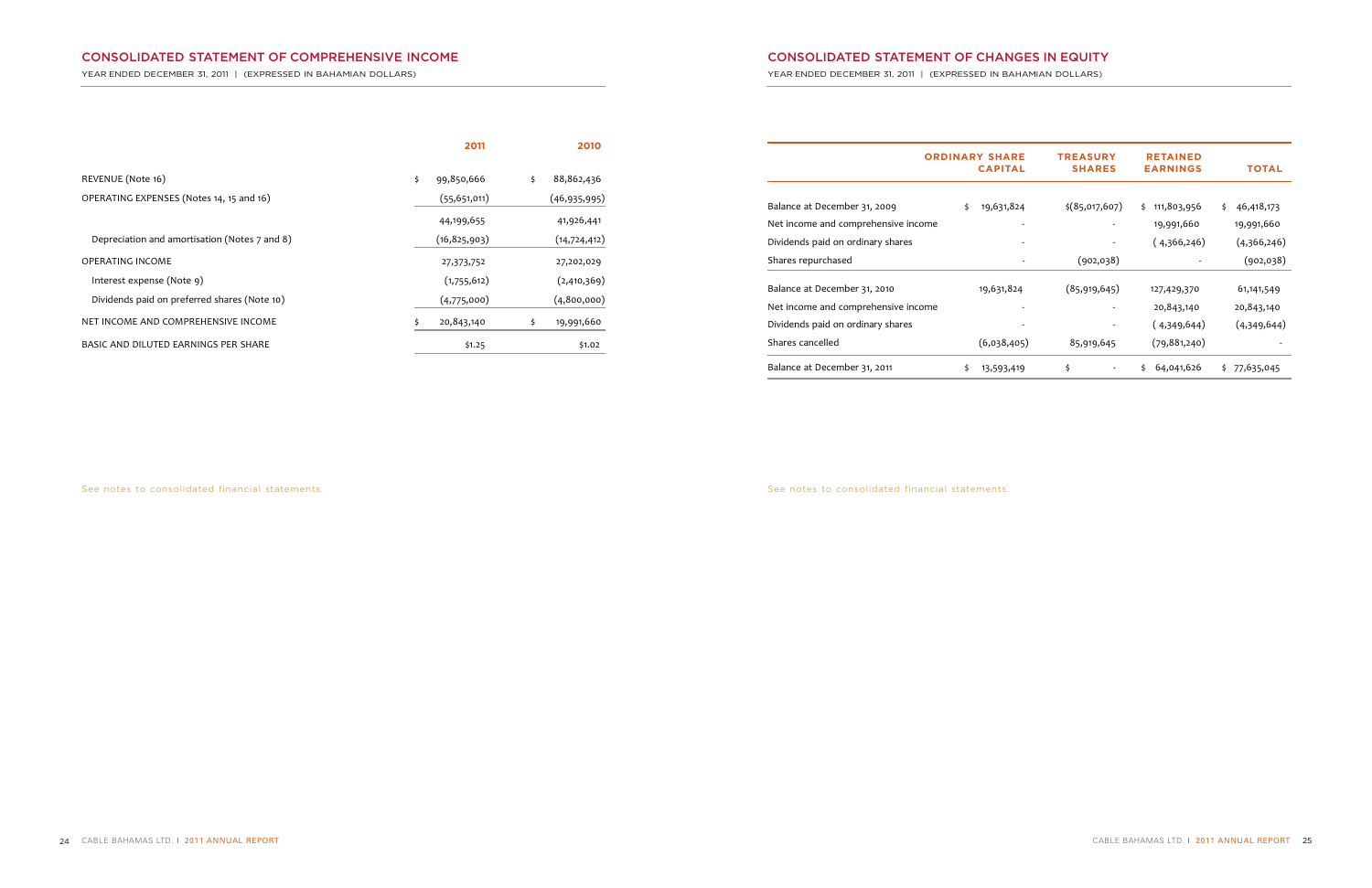YEAR ENDED DECEMBER 31, 2011 | (EXPRESSED IN BAHAMIAN DOLLARS)

- 
- Incial Statements
- s closures
- hts Issue
- porting
- rogrammes
- Iinimum Funding Requirement
- es with Equity Instruments

s: Disclosures - Transfers of Financial Assets

- 
- ry of Underlying Assets
- 
- Separate Financial Statements
- sociates and Joint Ventures
- Phase of a Surface Mine

#### **1. GENERAL**

Cable Bahamas Ltd. (the "Company"), a public company, was incorporated on September 19, 1994, under the laws of The Commonwealth of The Bahamas.

The Company and its subsidiaries provide cable television and related services, national and international data services, Internet access services, telephony services, web hosting and business continuity services. The subsidiaries include Cable Freeport Ltd. ("Cable Freeport"), Caribbean Crossings Ltd. ("Caribbean"), Maxil Communications Ltd. ("Maxil"), Systems Resource Group Limited ("SRG") which are all incorporated under the laws of The Commonwealth of The Bahamas, and Cable Shares Trust (the "Trust"), which was created on November 30, 2009, under the laws of the Commonwealth of The Bahamas.

#### **2. NEW AND REVISED INTERNATIONAL ACCOUNTING STANDARDS AND INTERPRETATIONS**

In the current year, there were several new and amended Standards and Interpretations issued by the International Accounting Standards Board (the "IASB") and the International Financial Reporting Interpretations Committee (the "IFRIC") of the IASB effective for annual reporting periods beginning on or after January 1, 2011.The adoption of these Standards and Interpretations has not led to any changes in the Company's accounting policies.

#### **a. Standards and Interpretations effective but not affecting the reported results or financial position**

| IFRS <sub>3</sub> | (Amended) Business Combinations              |
|-------------------|----------------------------------------------|
| IAS <sub>1</sub>  | (Amended) Presentation of Financi            |
| <b>IAS 24</b>     | (Revised 2009) Related Party Disclo          |
| <b>IAS 32</b>     | (Amended) Classification of Rights           |
| <b>IAS 34</b>     | (Amended) Interim Financial Repor            |
| <b>IFRIC 13</b>   | (Amended) Customer Loyalty Progr             |
| IFRIC 14          | (Amended) Prepayments of a Minir             |
| <b>IFRIC 19</b>   | <b>Extinguishing Financial Liabilities w</b> |

The above standards have not led to changes in the financial position of the Company during the current year.

#### **b. Standards and Interpretations in issue but not yet effective**

| <b>IFRS 7</b>       | (Amended) Financial Instruments: Discl    |
|---------------------|-------------------------------------------|
| <b>IFRS 9</b>       | (Amended) Financial Instruments           |
| IFRS 10             | <b>Consolidated Financial Statements</b>  |
| IFRS 11             | Joint Arrangements                        |
| <b>IFRS 12</b>      | Disclosure of Interests in Other Entities |
| <b>IFRS 13</b>      | <b>Fair Value Measurements</b>            |
| <b>IAS 12</b>       | (Amended) Deferred Tax-Recovery of U      |
| <b>IAS 19</b>       | (Revised 2011) Employee Benefits          |
| <b>IAS 27</b>       | (Revised 2011) Consolidated and Separ     |
| <b>IAS 28</b>       | (Revised 2011) Investments in Associate   |
| IFRIC <sub>20</sub> | Stripping Costs in the Production Phase   |
|                     |                                           |

Management has not assessed whether the relevant adoption of these standards and interpretations in future periods will have a material impact on the financial statements of the Company.

### **3. SIGNIFICANT ACCOUNTING POLICIES**

**Statement of Compliance** – These consolidated financial statements have been prepared in accordance with International Financial Reporting Standards, applied consistently for all periods presented.

The preparation of consolidated financial statements, in conformity with International Financial Reporting Standards, requires management to make estimates and assumptions that affect the reported amounts of assets and liabilities and disclosure of contingent assets and liabilities at the date of the consolidated financial statements, and the reported amounts of revenue and expenses during the reporting period. Actual results could differ from those estimates.

|                                                                       | 2011             | 2010             |
|-----------------------------------------------------------------------|------------------|------------------|
| <b>CASH FLOWS FROM OPERATING ACTIVITIES</b>                           |                  |                  |
| Net income                                                            | \$<br>20,843,140 | \$<br>19,991,660 |
| Adjustments for:                                                      |                  |                  |
| Depreciation and amortisation (Notes 7 and 8)                         | 16,825,903       | 14,724,412       |
| Interest expense (Note 9)                                             | 1,755,612        | 2,410,369        |
| Dividends on preferred shares (Note 10)                               | 4,775,000        | 4,800,000        |
| Operating cash flows before working capital changes                   | 44,199,655       | 41,926,441       |
| (Increase) decrease in accounts receivable, net                       | (737, 197)       | 1,142,747        |
| Decrease (increase) in prepaid expenses and deposits                  | 744,808          | (731, 668)       |
| Increase in inventory                                                 | (2,235,286)      | (408, 174)       |
| (Decrease) increase in accounts payable and accrued liabilities       | (3,394,410)      | 2,095,283        |
| Increase in deferred income                                           | 339,121          | 85,366           |
| Increase in subscriber deposits                                       | 215,534          | 95,366           |
| Net cash from operating activities                                    | 39,132,225       | 44,205,361       |
|                                                                       |                  |                  |
| <b>CASH FLOWS FROM INVESTING ACTIVITIES</b>                           |                  |                  |
| Additions to property, plant and equipment (Notes 7, 15 and 16)       | (22, 252, 476)   | (16,027,026)     |
| Additions to deferred expenses (Note 8)                               | (2,896,825)      | (1,218,953)      |
| Additions to investment (Note 5)                                      |                  | (322, 818)       |
| Payment for acquisition of subsidiary (net of cash acquired) (Note 5) | (7,050,490)      |                  |
| Repayment of long-term receivables (Note 6)                           |                  | 317,064          |
| Amortisation of long-term receivables (Note 6)                        |                  | (331, 461)       |
| Net cash used in investing activities                                 | (32, 199, 791)   | (17,583,194)     |
| <b>CASH FLOWS FROM FINANCING ACTIVITIES</b>                           |                  |                  |
| Proceeds from long-term debt (Note 9)                                 | \$<br>8,000,000  | \$               |
| Repayment of long-term debt (Note 9)                                  | (5,435,528)      | (23, 644, 619)   |
| Decrease in funds held in escrow (Note 11)                            |                  | 83,800,00        |
| Decrease in escrow funds payable                                      |                  | (80,000,000)     |
| Shares repurchased (Note 11)                                          |                  | (902,038)        |
| Redemption of preferred shares (Note 10)                              | (5,000,000)      | (15,000,000)     |
| Issuance of preferred shares (Note 10)                                |                  | 20,000,000       |
| Interest on long-term debt (Note 9)                                   | (1,755,612)      | (2,410,369)      |
| Dividends paid on preferred shares (Note 10)                          | (4,241,667)      | (5,566,667)      |
| Dividends paid on ordinary shares                                     | (3,262,421)      | (4,366,246)      |
| Net cash used in financing activities                                 | (11, 695, 228)   | (28,089,939)     |
| NET DECREASE IN CASH                                                  | (4,762,794)      | (1,467,772)      |
| CASH, BEGINNING OF YEAR                                               | 11,607,018       | 13,074,790       |
| CASH, END OF YEAR                                                     | \$<br>6,844,224  | \$<br>11,607,018 |

See notes to consolidated financial statements.

## **CONSOLIDATED STATEMENT OF CASH FLOWS**

YEAR ENDED DECEMBER 31, 2011 | (EXPRESSED IN BAHAMIAN DOLLARS)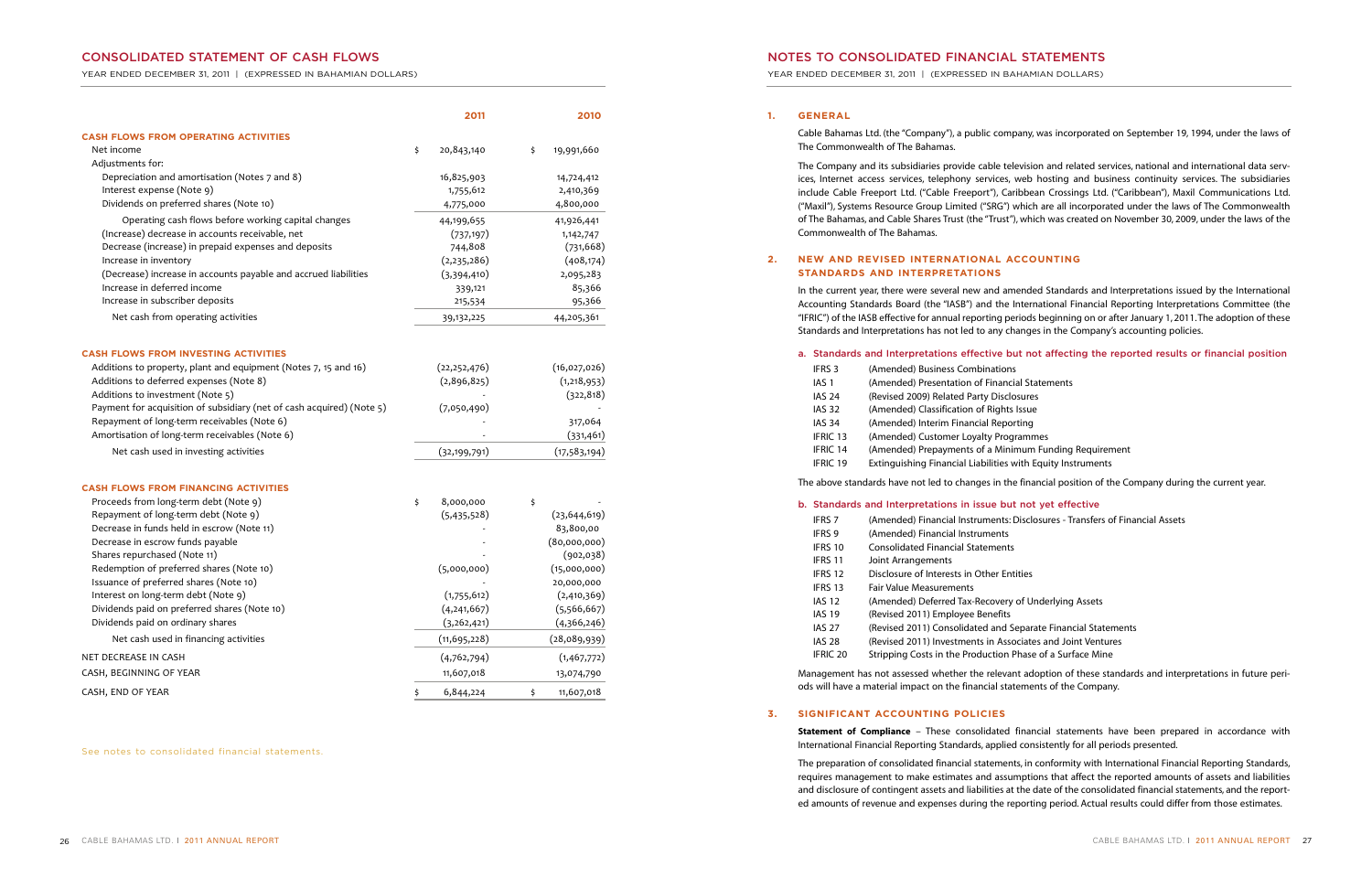YEAR ENDED DECEMBER 31, 2011 | (EXPRESSED IN BAHAMIAN DOLLARS)

YEAR ENDED DECEMBER 31, 2011 | (EXPRESSED IN BAHAMIAN DOLLARS)

#### **Acquired licenses**

Acquired communications and spectrum licenses are being amortised on a straight line basis over the term of

the licenses which expire in the year 2024.

The estimated useful lives and amortisation methods are reviewed at each annual reporting period, with the effect of any changes in the estimate being accounted for on a prospective basis.

#### **f. Long-term receivables**

Long-term receivables were carried at amortised cost net of any adjustments for impairment and consisted of the

following:

#### **Finance lease receivable**

Amounts due under finance leases were recorded as receivables equal to the Company's net investment in the

lease.

Finance lease income is allocated to accounting periods so as to reflect a constant periodic rate of return on the Company's net investment outstanding in respect of the lease.

**Promissory note receivable** Promissory note receivable was carried at amortised cost.

#### **g. Impairment of assets**

At each statement of financial position date, management reviews the carrying amounts of its tangible and intangible assets to determine whether there is any indication that those assets have suffered an impairment loss. If any such indication exists, the recoverable amount of the asset is estimated in order to determine the extent of the impairment loss (if any). Recoverable amount is the higher of fair value less costs to sell and value in use. Any impairment loss is recognised as an expense immediately.

#### **h. Deferred income**

Payments received in advance from subscribers are treated as deferred income and are recognised as income when earned.

#### **i. Subscriber deposits**

In the normal course of its operations, the Company requires its customers to make deposits relating to services contracted. These deposits are repayable to the customer on termination of contracted services, net of any outstanding amounts due.

#### **j. Foreign currency translation**

Assets and liabilities in other currencies have been translated into Bahamian dollars at the appropriate rates of exchange prevailing as of year end. Income and expense items have been translated at the actual rates on the date of the transaction and translation changes are recorded in the consolidated statement of comprehensive income.

#### **k. Borrowing costs**

Borrowing costs directly attributable to the acquisition, construction or production of qualifying assets which are assets that necessarily take a substantial period of time to get ready for their intended use are added to the cost of those assets until such time as those assets are ready for their intended use.The costs are added proportionately to the qualifying assets over the period in which the assets are being acquired, constructed or produced.

#### **l. Financial Instruments:**

**Financial assets**

Financial assets are designated as either, a) financial assets at fair value through profit or loss, b) held-tomaturity, c) loans and receivables and or d) available for sale. All financial assets are carried at fair value or at cost if they have no quoted market price in an active market or the fair value cannot be reliably measured.

#### **m. Basic and diluted earnings per share**

Net comprehensive income per ordinary share is calculated by dividing net comprehensive income for the year by the weighted average number of ordinary shares outstanding during the year.There are no dilutive items and thus there is no difference between the basic and diluted earnings per share.

The estimates and underlying assumptions are reviewed on an ongoing basis. Revisions to accounting estimates are recognised in the period in which the estimate is revised if the revision affects only that period or in the period of the revision and future periods if the revision affects both current and future periods.

**Basis of consolidation** – These consolidated financial statements for the year ended December 31, 2011 include the accounts of the Company and its wholly-owned subsidiaries, Cable Freeport, Caribbean, Maxil, SRG for 8 months and the Trust. All inter-company balances and transactions have been eliminated on consolidation.

**Basis of preparation** – These consolidated financial statements have been prepared on the historical cost basis. The principal accounting policies are set out below:

#### **a. Cash**

Cash comprises cash on hand, demand deposits and other short-term, highly liquid investments that are readily convertible to a known amount of cash and are subject to insignificant risk of changes in value.

#### **b. Accounts receivable**

Accounts receivable are carried net of allowance for doubtful accounts. All subscriber receivables outstanding for 90 days or more are fully provided for. In addition, the credit quality of all subscriber receivables is monitored on a regular basis to determine whether any exceptions should apply to the policy and if any changes warrant an increase or decrease in the allowance for doubtful accounts.

#### **c. Inventory**

Inventory items are recorded at lower of cost or net realisable value, with cost being determined using average cost. All inventory items are transferred to fixed assets or operating expenses accordingly, as they are placed into operation.

#### **d. Property, plant and equipment**

Property, plant and equipment are carried at cost less accumulated depreciation and are depreciated on a straightline basis over their estimated useful lives as follows:

| Commercial buildings | 40 years   |
|----------------------|------------|
| <b>Vehicles</b>      | 3 years    |
| Equipment            | 3-20 years |
| Cable systems        | 20 years   |
| Fibre optic network  | 25 years   |
| Web hosting systems  | 8 years    |

Improvements that extend asset lives, and costs associated with the construction of cable and data transmission and distribution facilities, including direct labour and materials, are capitalised.Other repairs and maintenance costs are expensed as incurred.

#### **e. Intangible assets**

Intangible assets are carried at cost less accumulated amortisation and net of any adjustment for impairment, and consist of the following:

#### **Acquired franchise license**

Acquired franchise license is being amortised on a straight-line basis over a period of 40 years. A period of 40 years has been selected because the Company has acquired an exclusive cable operating license through to the year 2054.

#### **Acquired Internet contracts**

Acquired Internet contracts are amortised on a straight-line basis over a period of 10 years through to the year 2014.

#### **Communications license**

All of the cost associated with the new license are being amortised on a straight-line basis over the term of the license which expires in the year 2024.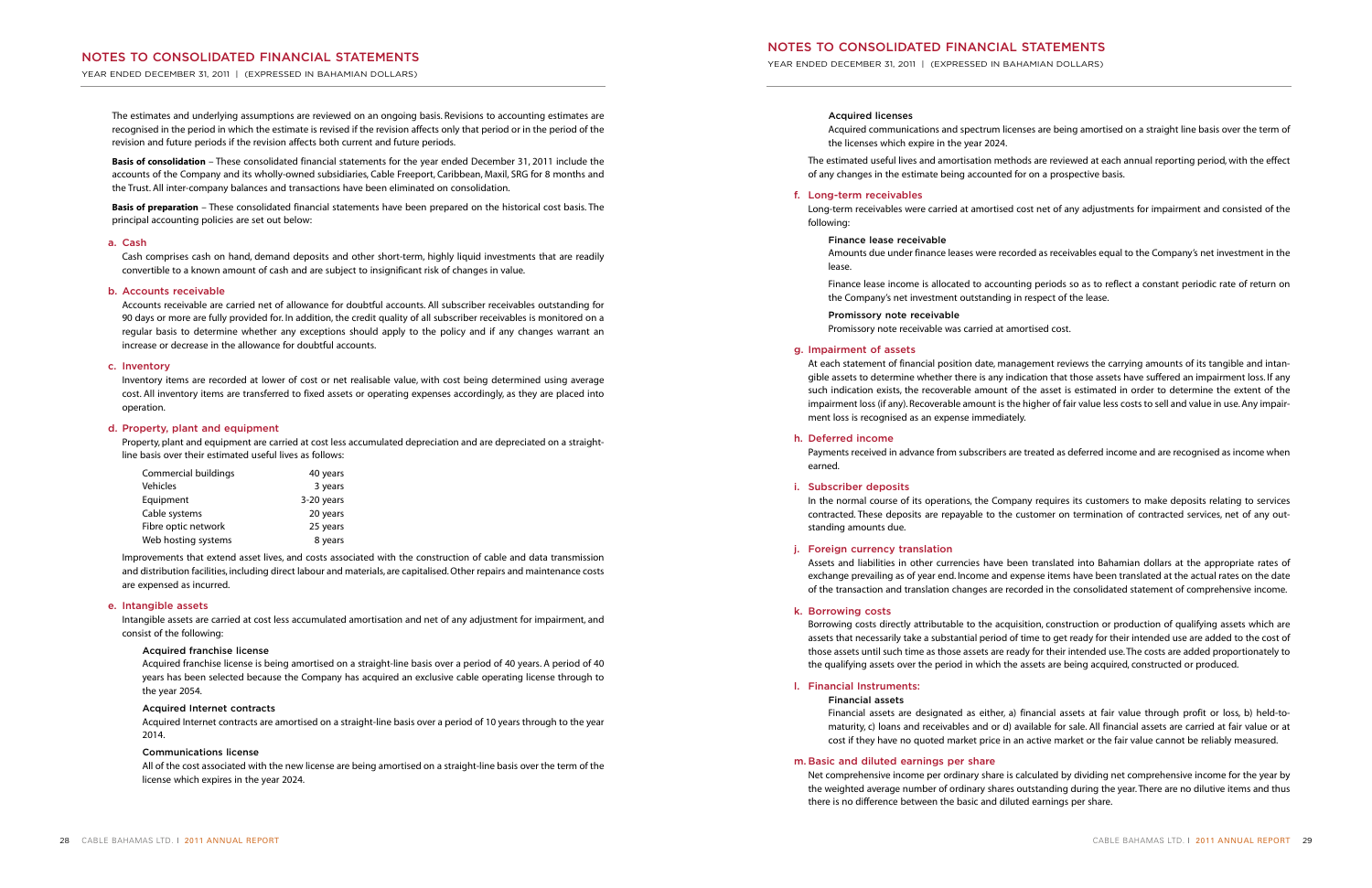YEAR ENDED DECEMBER 31, 2011 | (EXPRESSED IN BAHAMIAN DOLLARS)

#### **The movement of allowance for doubtful account**

Balance at beginning of year Amounts written off during the year Amounts recovered during the year Allowance recognised in the consolidated statement of comprehensive income Balance at the end of the year

YEAR ENDED DECEMBER 31, 2011 | (EXPRESSED IN BAHAMIAN DOLLARS)

| s is as follows: |               |               |
|------------------|---------------|---------------|
|                  | 2011          | 2010          |
|                  | \$<br>649,090 | \$<br>669,090 |
|                  | (342, 211)    | (404,378)     |
|                  | 37,724        | 29,419        |
|                  | 453,487       | 354,959       |
|                  | \$<br>798,090 | \$<br>649,090 |
| ×                |               |               |
|                  | \$<br>357,976 | \$<br>232,345 |
|                  | 495,409       | 410,548       |
|                  | \$<br>853,385 | \$<br>642,893 |
|                  |               |               |

#### **Ageing of impaired trade receivables is as follows:**

90 - 120 days Greater than 120 days

#### **5. INVESTMENT IN SRG**

The Company completed the acquisition of all the issued and outstanding shares in the capital of SRG, a licensed telecommunications operator. The total consideration for the acquisition was \$15 million inclusive of the option and associated costs of \$4.6 million. The total cash paid in 2011 was \$10.4 million, which net of cash acquired at closing was \$7.1 million. The Company received all the necessary Utilities Regulation and Competition Authority (URCA) and Federal Communications Commission (FCC) regulatory approvals prior to closing the transaction on May 2, 2011. The fair market value of the net assets at the time of purchase approximated \$2.1 million and intangible assets were \$12.9 million. All outstanding balances between both parties including the finance lease receivable and promissory note receivable were settled at closing.

#### **6. LONG-TERM RECEIVABLES**

Long-term receivables were due from SRG and comprised the following:

In the application of the Company's accounting policies, management is required to make judgments, estimates and assumptions about the carrying amounts of assets and liabilities that are not readily apparent from other sources.

| 2011 |    | 2010        |
|------|----|-------------|
| \$   | Ś. | 3,125,136   |
|      |    | 197,211     |
|      |    | 3,322,347   |
|      |    | (3,322,347) |
|      |    |             |
|      |    |             |

| Finance lease receivable                          |         |                                         | \$         |    | \$                             |                       | 3,125,136   |
|---------------------------------------------------|---------|-----------------------------------------|------------|----|--------------------------------|-----------------------|-------------|
| Promissory note receivable                        |         |                                         |            | ۰  |                                |                       | 197,211     |
|                                                   |         |                                         |            |    |                                |                       | 3,322,347   |
| Less: current portion                             |         |                                         |            |    |                                |                       | (3,322,347) |
|                                                   |         |                                         | \$         |    | \$                             |                       |             |
| <b>Finance lease receivable</b>                   |         |                                         |            |    |                                |                       |             |
|                                                   | 2011    |                                         | 2010       |    | 2011                           |                       |             |
|                                                   |         | <b>MINIMUM</b><br><b>LEASE PAYMENTS</b> |            |    | <b>PRESENT VALUE OF MINIMU</b> | <b>LEASE PAYMENTS</b> |             |
| <b>Amounts receivable</b><br>under finance lease: |         |                                         |            |    |                                |                       |             |
| Within one year                                   | \$      | \$                                      | 3,293,661  | \$ |                                | \$                    | 3,09        |
| In the second year                                |         |                                         |            |    |                                |                       |             |
|                                                   |         |                                         | 3,293,661  |    |                                |                       | 3,09        |
| Less: unearned finance income                     |         |                                         | (168, 525) |    |                                |                       |             |
| <b>TOTAL</b>                                      | \$<br>٠ | \$                                      | 3,125,136  | \$ |                                | \$                    | 3,09        |

|                                            | 2011                                                       |     | 2010                    |    | 2011 |                                                          | 2010      |  |  |
|--------------------------------------------|------------------------------------------------------------|-----|-------------------------|----|------|----------------------------------------------------------|-----------|--|--|
|                                            | <b>MINIMUM</b><br><b>LEASE PAYMENTS</b>                    |     |                         |    |      | <b>PRESENT VALUE OF MINIMUM</b><br><b>LEASE PAYMENTS</b> |           |  |  |
| Amounts receivable<br>under finance lease: |                                                            |     |                         |    |      |                                                          |           |  |  |
| Within one year<br>In the second year      | \$<br>$\overline{\phantom{a}}$<br>$\overline{\phantom{0}}$ | \$. | 3,293,661               | \$ | ٠    | \$                                                       | 3,095,908 |  |  |
| Less: unearned finance income              |                                                            |     | 3,293,661<br>(168, 525) |    |      |                                                          | 3,095,908 |  |  |
| TOTAL                                      | \$                                                         | \$  | 3,125,136               | \$ |      |                                                          | 3,095,908 |  |  |

#### **n. Retirement benefit costs**

Employer's contributions made to the defined contribution retirement benefit plan are charged as an expense as they fall due.

#### **o. Share-based payment**

The Company had until December 31, 2011 a cash-settled share based incentive plan for key management and executive employees. Services acquired and the liability incurred in relation to the plan were measured at fair value over the term of the plan with changes in fair value recognised in profit or loss in the period incurred.The fair value of the liability was determined using the Black Scholes Option pricing model.

#### **p. Related parties**

Related parties include shareholders with shareholdings of 10% or greater of outstanding common shares, senior executive officers, directors, and companies that are controlled by these parties.

#### **q. Revenue recognition**

Revenue from the sale of services is recognised when the installation of the services is completed or when revenue is earned.Depending on the installation completion date, revenue is recognised on a pro rata basis in the period in which the installation occurs.

#### **r. Critical accounting judgments and key sources of estimation uncertainty**

The estimates and associated assumptions are based on historical experience and other factors that are considered to be relevant. Actual results may differ from these estimates.

#### **s. Operating leases**

The Company rents poles and other support structures under operating leases. Operating lease payments are recognised as an expense on a straight-line basis over the lease term. Contingent rentals arising under operating leases are recognised as an expense in the period in which they are incurred.

#### **4. ACCOUNTS RECEIVABLE, NET**

#### **Accounts receivable, net comprise of the following:**

|                                      |    | 2011      | 2010            |
|--------------------------------------|----|-----------|-----------------|
| Subscribers                          | \$ | 8,925,762 | \$<br>6,900,509 |
| Other                                |    | 913,341   | 499,972         |
|                                      |    | 9,839,103 | 7,400,481       |
| Allowance for doubtful accounts      |    | (798,090) | (649,090)       |
|                                      | s  | 9,041,013 | \$<br>6,751,391 |
| Ageing of past due but not impaired: |    |           |                 |
|                                      |    | 2011      | 2010            |
| 30 - 60 days                         | \$ | 4,062,581 | \$<br>3,813,229 |
| $60 - 90$ days                       |    | 1,417,412 | 1,285,784       |
|                                      | \$ | 5,479,993 | \$<br>5,099,013 |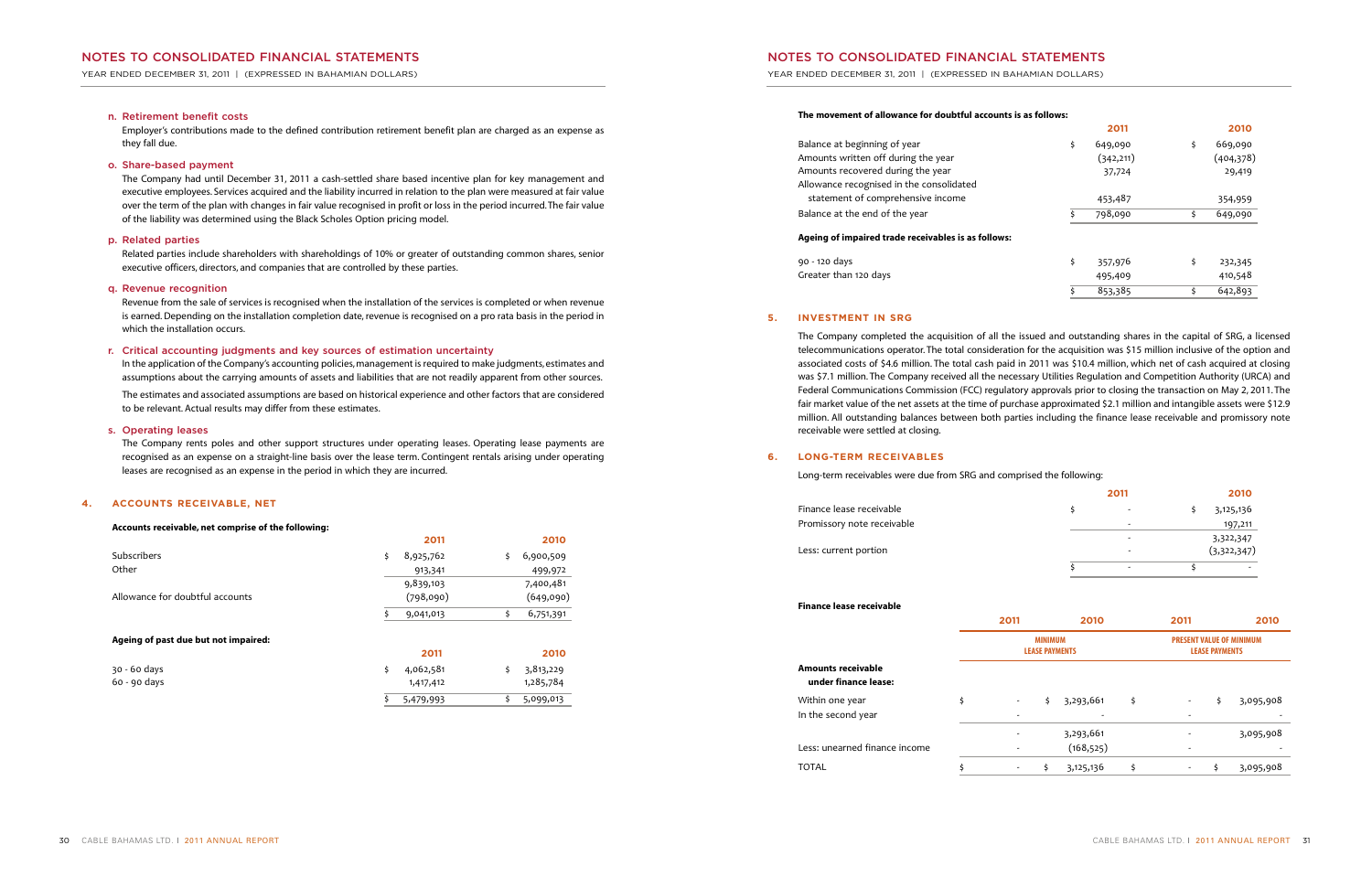YEAR ENDED DECEMBER 31, 2011 | (EXPRESSED IN BAHAMIAN DOLLARS)

## **NOTES TO CONSOLIDATED FINANCIAL STATEMENTS**

YEAR ENDED DECEMBER 31, 2011 | (EXPRESSED IN BAHAMIAN DOLLARS)

#### **8. INTANGIBLE ASSETS**

#### **Intangible assets consist of the following:**

|                                 |    | <b>ACQUIRED</b><br><b>FRANCHISE</b><br><b>LICENSE</b> | <b>COMMUNICATIONS</b><br><b>LICENSE</b> | <b>ACQUIRED</b><br><b>INTERNET</b><br><b>CONTRACTS</b> |     | <b>ACQUIRED</b><br><b>LICENSES</b> | <b>TOTAL</b>    |
|---------------------------------|----|-------------------------------------------------------|-----------------------------------------|--------------------------------------------------------|-----|------------------------------------|-----------------|
| <b>COST</b>                     |    |                                                       |                                         |                                                        |     |                                    |                 |
| Balance at<br>December 31, 2010 | \$ | 5,221,248                                             | \$1,218,953                             | \$<br>1,200,000                                        | \$  |                                    | \$<br>7,640,201 |
| Additions                       |    |                                                       | 2,896,825                               |                                                        |     | 12,947,315                         | 15,844,140      |
| Balance at                      |    |                                                       |                                         |                                                        |     |                                    |                 |
| December 31, 2011               | \$ | 5,221,248                                             | \$<br>4,115,778                         | \$<br>1,200,000                                        |     | \$12,947,315                       | \$23,484,341    |
| <b>AMORTIZATION</b>             |    |                                                       |                                         |                                                        |     |                                    |                 |
| Balance at                      |    |                                                       |                                         |                                                        |     |                                    |                 |
| December 31, 2010               | \$ | 2,046,372                                             | \$                                      | \$<br>720,000                                          | \$  |                                    | \$<br>2,766,372 |
| Amortisation for the year       |    | 130,536                                               | 133,000                                 | 120,000                                                |     | 380,000                            | 763,536         |
| Balance at                      |    |                                                       |                                         |                                                        |     |                                    |                 |
| December 31, 2011               | \$ | 2,176,908                                             | \$<br>133,000                           | \$<br>840,000                                          | \$. | 380,000                            | \$3,529,908     |
| <b>CARRYING VALUE</b>           |    |                                                       |                                         |                                                        |     |                                    |                 |
| December 31, 2011               | \$ | 3,044,340                                             | \$3,982,778                             | \$<br>360,000                                          |     | \$12,567,315                       | \$19,954,433    |
| December 31, 2010               | Ś  | 3,174,876                                             | \$1,218,953                             | \$<br>480,000                                          | \$  |                                    | \$4,873,829     |
|                                 |    |                                                       |                                         |                                                        |     |                                    |                 |

In 2010, the Company began the recognition of costs required to fully utilise its Communications License and enter the voice market, as an intangible asset. These costs included all professional services, related regulatory and digitalisation costs incurred to meet URCA obligations.

The costs recognised during the year totaled \$2,896,825 (2010: \$1,218,953). Amortisation started February 2011 and will continue over the remaining life of the license, being 14 years on a straight line basis. This treatment follows the guidelines set forth in IAS 38.

Intangible assets acquired as a part of the acquisition of SRG included Spectrum and Communications Licenses, collectively the "Acquired Licenses".The Spectrum license was granted on November 23, 2009 for a period of 15 years and allows SRG to use the Assigned Radio Spectrum in The Commonwealth of The Bahamas. The Communication License was granted on November 23, 2009 for a period of 15 years and allows the licensee within, into, from and through The Bahamas a right to provide Carriage Services and to establish, maintain and operate one or more networks. The value of the spectrum was calculated to be \$6.9 million and the communication license \$6.0 million. Both licenses are being amortised over the remaining term of the licenses being 13.5 years on a straight line basis. As these licenses are of a similar nature, and have the same term,for reporting and disclosure purposesthey will be classed together as Acquired Licenses. This treatment follows the guidelines of IAS 38.

As at December 31, 2011, management has analysed the Company's property, plant and equipment and concluded that there is no known impairment of these assets that exists. Among the factors considered in making this assessment are the nature of the asset and its use, the going concern assumption, and the absence of any obsolescence indications.

The primary reason for the purchase of SRG was to increase the Company's presence and take advantage of opportunities in a fully liberalised communications market.The total value of the intangible assets acquired was \$12.9 million.

#### **7. PROPERTY, PLANT AND EQUIPMENT**

**The movement of property, plant and equipment during the year is as follows:**

|                    | <b>LAND</b>                  | <b>COMMERCIAL</b><br><b>BUILDINGS</b> | <b>VEHICLES</b> | <b>EQUIPMENT</b> | <b>CABLE</b><br><b>SYSTEMS</b> | <b>FIBRE OPTIC WEB HOSTING</b><br><b>NETWORK</b> | <b>SYSTEMS</b>           | <b>TOTAL</b>  |
|--------------------|------------------------------|---------------------------------------|-----------------|------------------|--------------------------------|--------------------------------------------------|--------------------------|---------------|
| <b>COST</b>        |                              |                                       |                 |                  |                                |                                                  |                          |               |
| Balance at         |                              |                                       |                 |                  |                                |                                                  |                          |               |
| December 31, 2009  | \$1,928,748                  | \$30,812,518                          | \$1,614,590     | \$30,111,262     | \$145,897,615                  | \$26,527,053                                     | \$591,921                | \$237,483,707 |
| Additions          |                              | 158,002                               | 876,107         | 3,227,242        | 11,765,675                     |                                                  |                          | 16,027,026    |
| Transfer of assets | ٠                            |                                       |                 | (86, 542)        | ۰                              | 86,542                                           |                          |               |
| <b>Disposals</b>   |                              | $\overline{\phantom{a}}$              | (555, 479)      | (187, 402)       | $\overline{\phantom{a}}$       |                                                  |                          | (742, 881)    |
| Balance at         |                              |                                       |                 |                  |                                |                                                  |                          |               |
| December 31, 2010  | 1,928,748                    | 30,970,520                            | 1,935,218       | 33,064,560       | 157,663,290                    | 26,613,595                                       | 591,921                  | 252,767,852   |
| Additions          | ۰                            | 238,533                               | 1,497,750       | 8,631,004        | 11,885,189                     |                                                  |                          | 22,252,476    |
| Transfer of assets | $\qquad \qquad \blacksquare$ | 86,799                                | 13,895          | 8,203,692        | $\overline{a}$                 |                                                  | $\overline{\phantom{a}}$ | 8,304,386     |
| Disposals          | -                            | $\overline{\phantom{a}}$              | (632,393)       | (1,346,625)      |                                | $\overline{\phantom{a}}$                         | (21,266)                 | (2,000,284)   |
| Balance at         |                              |                                       |                 |                  |                                |                                                  |                          |               |
| December 31, 2011  | \$1,928,748                  | \$31,295,852                          | \$2,814,470     |                  | \$48,552,631 \$169,548,479     | \$26,613,595                                     | \$570,655                | \$281,324,430 |

#### **ACCUMULATED DEPRECIATION**

| Balance at         |    |                          |                          |                          |              |                          |              |                          |               |
|--------------------|----|--------------------------|--------------------------|--------------------------|--------------|--------------------------|--------------|--------------------------|---------------|
| December 31, 2009  | \$ | ٠                        | \$3,391,404              | \$1,080,902              | \$7,143,580  | \$54,730,959             | \$9,572,751  | \$548,343                | \$76,467,939  |
| Depreciation       |    | $\overline{\phantom{a}}$ | 760,455                  | 573,137                  | 4,706,171    | 7,361,001                | 1,064,563    | 8,548                    | 14,473,875    |
| Transfer of assets |    | ٠                        | $\overline{\phantom{a}}$ | $\overline{\phantom{a}}$ | 26,489       | $\sim$                   | (26, 489)    | $\overline{\phantom{a}}$ |               |
| <b>Disposals</b>   |    |                          | $\overline{\phantom{a}}$ | (555,479)                | (187, 402)   | $\overline{\phantom{a}}$ |              | $\overline{\phantom{a}}$ | (742, 881)    |
| Balance at         |    |                          |                          |                          |              |                          |              |                          |               |
| December 31, 2010  |    |                          | 4,151,859                | 1,098,560                | 11,688,838   | 62,091,960               | 10,610,825   | 556,891                  | 90,198,933    |
| Depreciation       |    | ٠                        | 779,884                  | 806,170                  | 4,511,141    | 8,888,702                | 1,068,000    | 8,470                    | 16,062,367    |
| Transfer of assets |    | ۰                        | 81,966                   | 13,895                   | 5,278,227    | $\overline{\phantom{a}}$ |              | $\overline{\phantom{a}}$ | 5,374,088     |
| Disposals          |    |                          | $\overline{\phantom{a}}$ | (632,393)                | (1,346,625)  | ۰                        |              | (21,266)                 | (2,000,284)   |
| Balance at         |    |                          |                          |                          |              |                          |              |                          |               |
| December 31, 2011  | Ś  | $\overline{\phantom{a}}$ | \$5,013,709              | \$1,286,232              | \$20,131,581 | \$70,980,662             | \$11,678,825 | \$544,095                | \$109,635,104 |
|                    |    |                          |                          |                          |              |                          |              |                          |               |

#### **CARRYING VALUE**

| As at December 31, 2011 $\frac{1}{2}$ 1,928,748 |  |  | \$26,282,143  \$1,528,238   \$28,421,050  \$98,567,817  \$14,934,770   \$26,560  \$171,689,326 |  |
|-------------------------------------------------|--|--|------------------------------------------------------------------------------------------------|--|
| As at December 31, 2010 $\;$ \$ 1,928,748       |  |  | \$26,818,661  \$836,658  \$21,375,722  \$95,571,330  \$16,002,770   \$35,030  \$162,568,919    |  |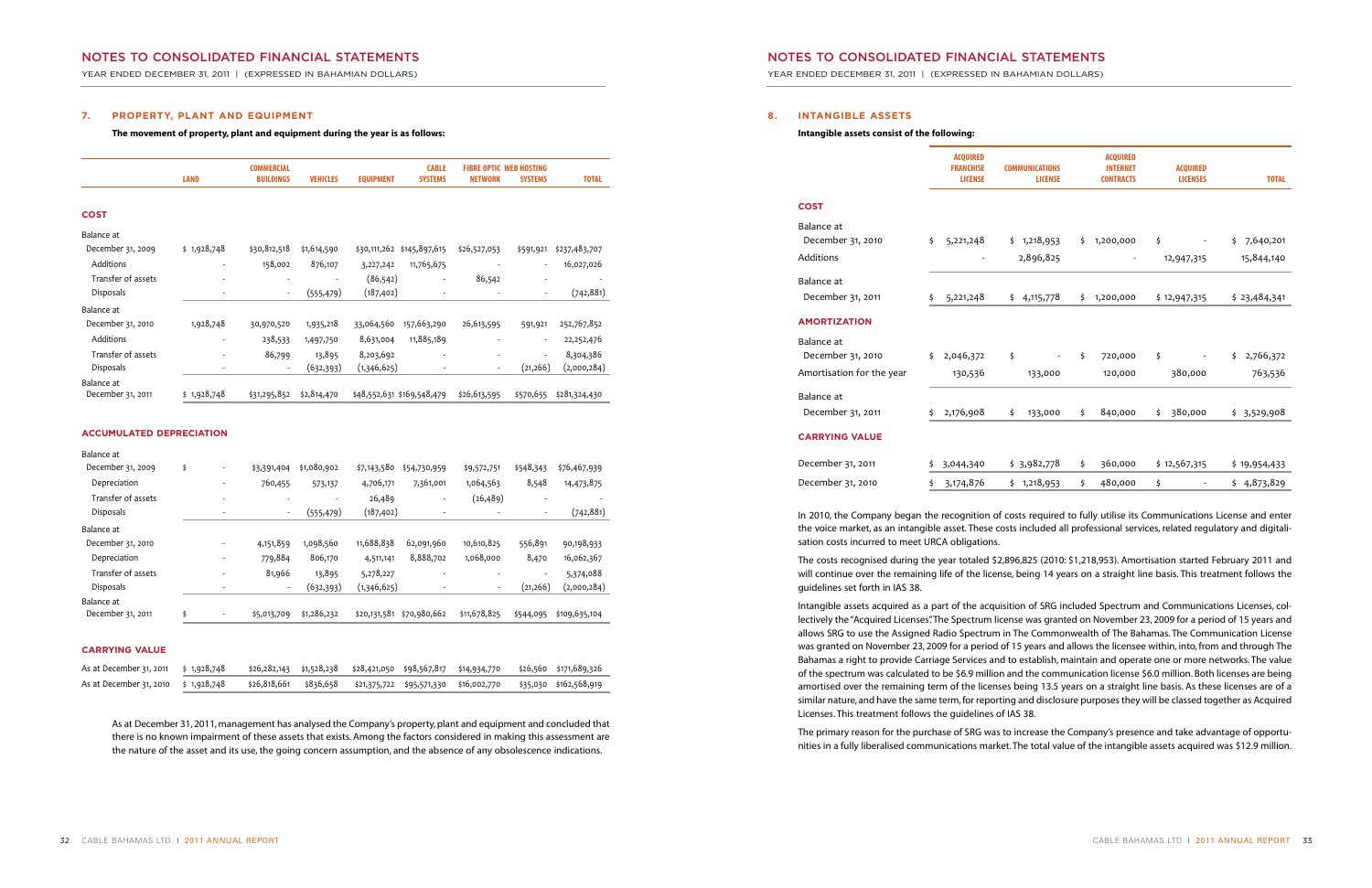YEAR ENDED DECEMBER 31, 2011 | (EXPRESSED IN BAHAMIAN DOLLARS)

YEAR ENDED DECEMBER 31, 2011 | (EXPRESSED IN BAHAMIAN DOLLARS)

- Authorised: 10,000,000 shares of B\$0.01 per share: Issued and outstanding, beginning of year: Nil (2010: 500,000) 8% Series A cumulative redeemable preferred shares at B\$10
- less: liquidation redemption paid Nil (2010: 500,000) shares
- Issued and outstanding, end of year: Nil (2010: Nil) shares
- Issued: 500,000 7% Series B cumulative redeemable preferred shares at B\$10
- less: liquidation redemption paid on 500,000 (2010: 500,000) shares

Less: current portion TOTAL LONG-TERM PORTION

#### **CARIBBEAN CROSSINGS PREFERRED SHARES:**

|                                                                                                                                                                                                                 | 2011        | 2010             |
|-----------------------------------------------------------------------------------------------------------------------------------------------------------------------------------------------------------------|-------------|------------------|
| BBEAN CROSSINGS PREFERRED SHARES:<br>orised: 10,000,000 shares of B\$0.01 per share:<br>ued and outstanding, beginning of year:<br>(2010: 500,000) 8% Series A cumulative<br>deemable preferred shares at B\$10 | \$          | \$<br>5,000,000  |
| liquidation redemption paid Nil<br>010: 500,000) shares                                                                                                                                                         |             | (5,000,000)      |
| d and outstanding, end of year:<br>(2010: Nil) shares                                                                                                                                                           |             |                  |
| d: 500,000 7% Series B cumulative:<br>deemable preferred shares at B\$10                                                                                                                                        | 5,000,000   | 5,000,000        |
| liquidation redemption paid on 500,000<br>010: 500,000) shares                                                                                                                                                  | (5,000,000) |                  |
|                                                                                                                                                                                                                 |             | 5,000,000        |
| Sub-total                                                                                                                                                                                                       | 60,000,000  | 65,000,000       |
| current portion                                                                                                                                                                                                 |             | (5,000,000)      |
| <b>AL LONG-TERM PORTION</b>                                                                                                                                                                                     | 60,000,000  | 60,000,000<br>Ś. |
|                                                                                                                                                                                                                 |             |                  |

The 7% Series Three preferred shares were redeemed on July 1, 2010.

The 8% Series Four preferred shares were convertible into ordinary shares of the Company at \$13.43 per ordinary share until August 31, 2011 and do not carry voting rights; to this date none were converted.The Series Four shares pay dividends semi-annually and redemption of all non-converted shares will begin on August 31, 2015 and will continue on each August 31 thereafter through and including August 31, 2019.

The 7% Series Five preferred shares were issued on July 1, 2010. These shares do not carry voting rights and pay dividendssemi-annually.The Company hasthe option to redeem the Series Five preferred shares after the second anniversary of the issue.

Caribbean Crossings 7% Series B preferred shares were redeemed July 1, 2011.

Management has estimated that the fair value of the Company's redeemable preferred shares approximates its stated amount of \$60,000,000 since its dividend rate is comparable to current market rates.

#### **11. ORDINARY SHARE CAPITAL**

#### **Ordinary share capital is comprised of the following:**

Authorised: 20,000,000 Ordinary shares of B\$1 ea

Issued and fully paid

|     | 2011         | 2010         |
|-----|--------------|--------------|
| ıch | \$20,000,000 | \$20,000,000 |
|     | 13,593,419   | 19,631,824   |

During the year the Cable Shares Trust, a Special Purpose Entity that held 5,074,805 shares, was terminated and all shares were cancelled. The actual number of shares outstanding as at December 31, 2011 was 13,593,419 (2010: 19,631,824) and the weighted average number of shares outstanding as of December 31, 2011 was 16,634,022 (2010: 19,631,824).

## **12. COMMITMENTS AND CONTINGENT LIABILITIES**

The Company is involved in legal actions for which management is of the opinion that accrued liabilities are sufficient to meet any obligations that may arise there from.The Company has a facility for Corporate Visas, letters of credit and letters of guarantee in the amount of \$1,100,000 (2010: \$200,000).

#### Net tangible assets and liabilities acquired included:

| Cash                                | 3,382,186 |
|-------------------------------------|-----------|
| Accounts receivable                 | 1,552,425 |
| Inventories                         | 32,375    |
| Property, plant and equipment       | 2,930,298 |
| Accounts payable                    | 2,851,025 |
| Unearned revenue                    | 125,846   |
| Current portion of notes receivable | 109,562   |
| Current portion of finance lease    | 2,758,758 |

Audited results for the 16 month period from January 1, 2010 to April 30, 2011 was:

| Revenue    | \$12,857,599 |
|------------|--------------|
| Net profit | \$1,022,587  |

#### **9. LONG-TERM DEBT**

The Company has a US Dollar senior credit facility with two syndicated banks, comprised of a term and revolver facility. The Company also has in place a mortgage on its corporate office complex. The loans are secured by a First Registered Demand Debenture creating a fixed and floating charge over all assets of the Company and its subsidiaries, guarantees and postponement of claims from Maxil, Caribbean, Cable Freeport and SRG and assignment of insurance policies over the assets of the Company and its subsidiaries. The total amount owing of \$51,664,991 (2010: \$49,100,519) under the loans bear interest at (a) LIBOR or Base Rate Advance plus applicable margins ranging from 1.5% to 3.5% for the US Dollar portions and; (b) Nassau Prime rate plus applicable margins ranging from 1.5% to 2.5% for the Bahamian Dollar portion. The margins applied are determined based on the Company's leverage ratio.

The loans are repayable in monthly and quarterly principal installments. Based upon the outstanding principal balance of \$51,664,991 at December 31, 2011, the aggregate maturities are as follows:

| Year |              |
|------|--------------|
| 2012 | 5,914,991    |
| 2013 | 7,000,000    |
| 2014 | 38,750,000   |
|      | \$51,664,991 |

#### **10. PREFERRED SHARES**

| Preferred shares consist of the following:                                                                                                                              |            |                            |
|-------------------------------------------------------------------------------------------------------------------------------------------------------------------------|------------|----------------------------|
| <b>CABLE BAHAMAS PREFERRED SHARES:</b><br>Authorised:<br>10,000 shares par value B\$1,000<br>25,000,000 shares par value B\$0.01                                        | 2011       | 2010                       |
| Issued: 10,000 shares par value B\$1,000<br>7% Series Three cumulative redeemable<br>preferred shares at B\$1,000<br>Less: liquidation redemption paid on 10,000 shares | \$         | 10,000,000<br>(10,000,000) |
| Issued: 4,000,000 shares par value B\$0.01<br>8% Series Four cumulative redeemable convertible<br>preferred shares at B\$10                                             | 40,000,000 | 40,000,000                 |
| Issued: 20,000 shares par value B\$0.01<br>7% Series Five cumulative redeemable<br>preferred shares at B\$1,000                                                         | 20,000,000 | 20,000,000                 |
| Sub-total                                                                                                                                                               | 60,000,000 | 60,000,000                 |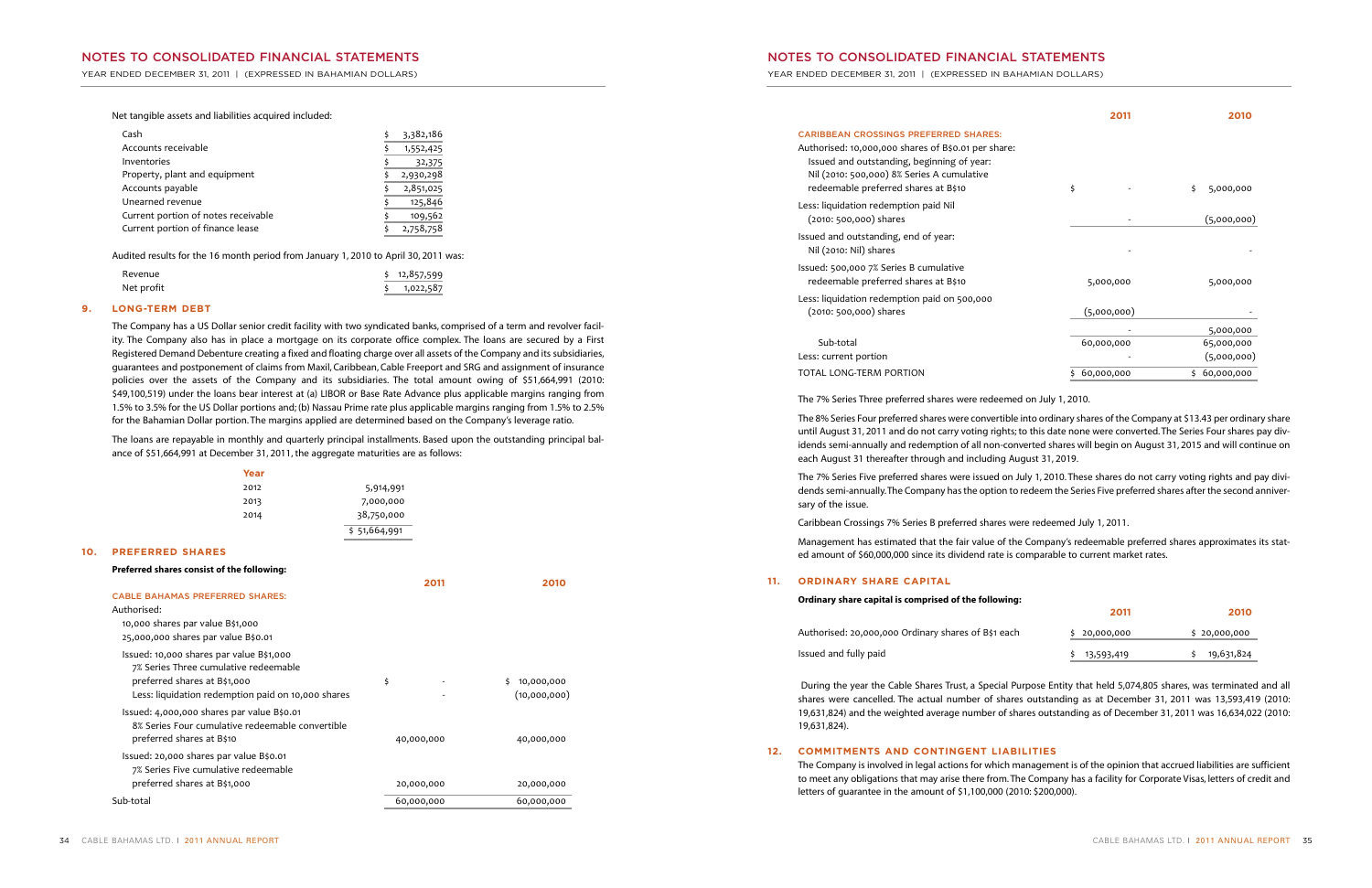YEAR ENDED DECEMBER 31, 2011 | (EXPRESSED IN BAHAMIAN DOLLARS)

## **NOTES TO CONSOLIDATED FINANCIAL STATEMENTS**

YEAR ENDED DECEMBER 31, 2011 | (EXPRESSED IN BAHAMIAN DOLLARS)

Up to the end of 2011 the Company had in place a share appreciation rights (SARs) plan that required the Company to pay the intrinsic value of the SARs to the employee at the date of exercise.Participation in the plan was determined based on certain criteria as approved by the Board of Directors and members of the plan were granted participation units which vested in increments over a 5-year period. Any vested units which remain after any vested period was carried over to the subsequent period up to the expiry date of the plan.Any units not exercised by the expiry date became void.The units did not represent shares in the Company and as such employees were not granted ownership rights through this plan. The units were also not entitled to receive dividends.

The value of the units at the time of exercise was calculated using the difference in the exchange quoted market price of the Company's shares on the grant date and the exercise date, times the number of applicable units. During the year no additional rights were granted and Nil (2010: 212,000) were exercised. At year end there were Nil (2010: 217,000) units outstanding. The fair value of the vested units, which was determined using the Black-Scholes option pricing model, was Nil (2010: \$64,486).

#### **16. RELATED PARTY BALANCES AND TRANSACTIONS**

#### **Compensation of directors and key executive personnel**

Short-term benefits Post employment benefits Share appreciation rights

|    | 2011      |   | 2010      |
|----|-----------|---|-----------|
| \$ | 1,379,486 |   | 1,436,504 |
|    | 66,495    |   | 42,178    |
|    |           |   | 13,690    |
| Ś  | 1,445,981 | Ś | 1,492,372 |

Total remuneration of directors and key executive personnel is determined by the compensation committee of the board of directors having regard to qualifications, performance and market trends.These balances are included in the operating expenses in the consolidated statement of comprehensive income.

**Other related party balances and transactions**

|                                          | 2011    | 2010    |
|------------------------------------------|---------|---------|
| Revenue                                  | 114,967 | 103,529 |
| Accounts receivable, net                 | 6,953   | 13,975  |
| Property, plant and equipment            | 306,529 | 88,787  |
| Accounts payable and accrued liabilities | 100,978 | 66,992  |
| Operating expenses                       | 507,389 | 346,726 |

#### **17. FAIR VALUES OF FINANCIAL ASSETS AND LIABILITIES**

The fair value is the amount for which an asset can be exchanged, or liability settled, between knowledgeable, willing parties in an arm's length transaction. Underlying the definition of fair value is the presumption that the Company is a going concern without any intention or need to liquidate, or curtail materially the scale of its operations or undertake a transaction on adverse terms.

In the opinion of management, with the exception of its investment, which is carried at cost, the estimated fair value of financial assets and financial liabilities, (which are the Company's cash, accounts receivable, inventory, prepaid expenses, intangible assets, current and non-current liabilities) at the consolidated statement of financial position date were not materially different from their carrying values either due to:

Included in intangible assets, property, plant and equipment and operating expenses is employee compensation totaling \$1,856,179, \$2,582,330 and \$12,810,648 respectively (2010: Nil, \$3,298,816 and \$15,150,386 respectively).

- a. their immediate or short-term maturity;
- b. interest rates that approximate current market rates or
- 
- 
- 
- c. carrying amounts that approximate or equal market value.

#### **13. LICENSES AND AGREEMENTS**

#### **Communications License**

In 1994 the Government of The Bahamas issued to the Company a license and a franchise for a period of 15 years to establish, maintain and operate a cable television system throughout The Bahamas, exclusive of Freeport, Grand Bahama. This license expired on October 13th 2009 and a new individual operating license and an individual spectrum license was issued to the Company and its subsidiaries, for 15 years. On February 3, 2011 URCA confirmed that the Company had met all of its Significant Market Power (SMP) obligations and was therefore now able to move into other markets. As a result, this license allows the Company to provide any network or carriage services in accordance with the conditions of the license.

SRG holds both a Spectrum and Communications license that enables it to provide network or carriage services in accordance with the conditions of the license.The Spectrum license permits SRG to use the Assigned Radio Spectrum in the Territory, or where no Territory is specified throughout the Commonwealth of The Bahamas. Both licenses are valid for a period of 15 years from the commencement date of November 23, 2009.

#### **Grand Bahama Port Authority License**

Cable Freeport is licensed by the Grand Bahama Port Authority to exclusively conduct its cable television business in the Freeport area through the year 2054. During the term of the license agreement, Cable Freeport is required to pay license fees calculated as a percentage of revenue on a sliding scale basis.

SRG is also licensed by the Grand Bahamas Port Authority to provide telecommunication service in the Freeport area to June 2012. SRG is also required to pay annual license fees.

#### **Federal Communications Commission License**

Caribbean was granted a cable landing license by the Federal Communications Commission to land and operate two private fibre optic submarine cable systems, the Bahamas Internet Cable System, extending between The Bahamas and the United States.

Trinity Communication Ltd., a wholly-owned subsidiary of Caribbean, and SRG hold Section 214 Common Carrier licenses from the Federal Communications Commission.These licenses allow for the resale of telecommunication services within the United States.

#### **Utility agreements**

Under the terms of agreements with the Bahamas Electricity Corporation and Grand Bahama Power Company Ltd., the Company rents poles and other support structures.

#### **14. OPERATING EXPENSES**

#### **Operating expenses consist of the following:**

|                                | 2011       | 2010         |
|--------------------------------|------------|--------------|
| Programming                    | 12,568,914 | 10,235,051   |
| Administrative                 | 11,855,195 | 12, 133, 026 |
| Technical                      | 9,398,636  | 8,054,044    |
| Network services               | 9,332,676  | 7,944,330    |
| Government and regulatory fees | 7,799,243  | 6,019,053    |
| Marketing                      | 4,696,347  | 2,550,491    |
|                                | 55,651,011 | 46,935,995   |

### **15. EMPLOYEE COMPENSATION**

The Company is a participant in an externally managed pension plan. Under the terms of this defined contribution plan, the Company matches employee contributions to the plan up to a maximum of 5% of salary for its staff and 12.5% for executive management.During 2011,the Company's contribution to the plan amounted to \$615,320 (2010: \$594,915).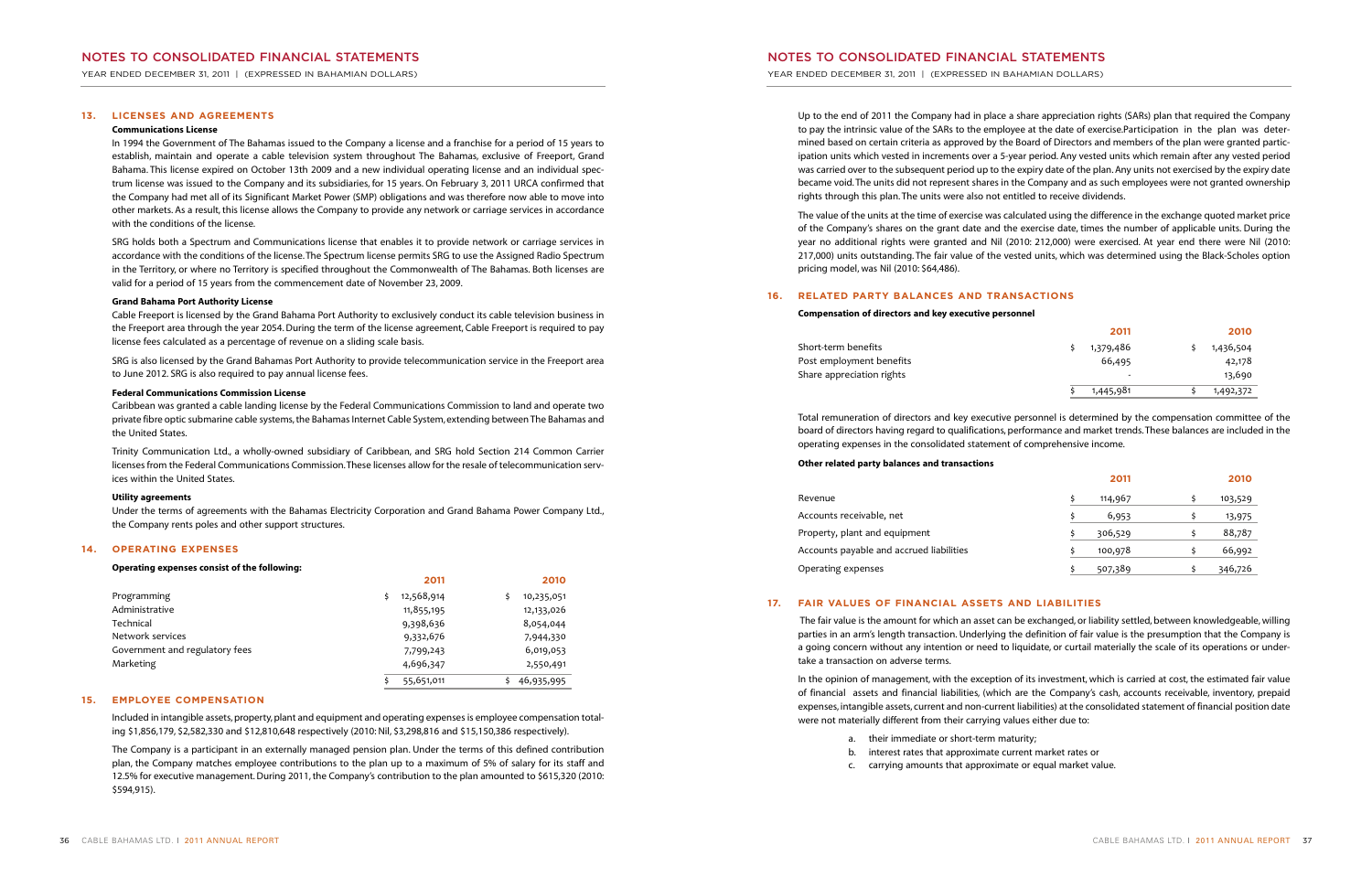YEAR ENDED DECEMBER 31, 2011 | (EXPRESSED IN BAHAMIAN DOLLARS)

YEAR ENDED DECEMBER 31, 2011 | (EXPRESSED IN BAHAMIAN DOLLARS)

duct and risk management; comprehensive business planning; effective segregation of duties; delegation of authority and personal accountability; careful selection and training of personnel and sound accounting policies, which are regularly updated.These controls are designed to provide the Company with reasonable assurance that assets are safeguarded against unauthorised use or disposition, liabilities are recognised, and the Company is in compliance with all regulatory requirements.

**Foreign currency risk –** The Company is exposed to foreign exchange risk arising from the payables denominated in US dollars and the portions of the long-term debt which is denominated in US dollars.However,the Company receives revenue in US dollars and mitigates this risk by utilising funds received in US dollars to pay the US dollar invoices. The Company has no significant concentrations of assets and/or liabilities denominated in other currencies. The Company manages these positions by matching assets with liabilities wherever possible.

**Liquidity risk –** Liquidity risk reflects the risk that the Company will not be able to meet an obligation when it becomes due or honor a credit request to a customer and/or related party. The Company maintains a satisfactory portion of its assets in cash and other liquid assets to mitigate this risk. In addition, the Company keeps its trade payables within agreed upon terms with its vendors. On a daily basis, the Company monitors its cash and other liquid assets to ensure that they sufficiently meet the Company's liquidity requirements.

**Interest rate risk –** Interest rate risk is the potential for a negative impact on the consolidated statement of financial position or the consolidated statement of comprehensive income arising from adverse changes in the value of financial instruments as a result of changes in interest rates. The Company manages interest cost using a mixture of fixedrate and variable-rate debt.

**Capital risk management** – The Board of Directors manages the Company's capital to ensure that it has a strong capital base to support the development of its business.The Board of Directors seeks to maximise the return to shareholders through optimisation of the Company's debt and equity balance. The Company's risk management structure promotes making sound business decisions by balancing risk and reward. The Directors promote revenue generating activities that are consistent with the Company's risk appetite, policies and the maximisation of shareholder return. The capital structure of the Company consists of preference shares and equity attributable to the common equity holders of the Company, comprising issued capital and retained earnings as disclosed in notes 10 and 11. The Board of Directors reviews the capital structure at least annually. As part of this review, the Board considers the cost of the capital and the risks associated with each class of capital. Based on recommendations of the Board, the Company manages its capital structure through the payment of common and preference dividends, the redemption of preferred shares, ordinary share purchases through normal course issuer and bids and the restructuring of the capital base. The Company's strategy is unchanged from 2010.

#### **20. SUBSEQUENT EVENT**

On March 30, 2012, the Company paid a dividend of \$0.08 per share to its ordinary shareholders of a record date March 15, 2012. The total dividend paid was \$1,087,473.52.

#### **18. SEGMENT INFORMATION**

The details of the various service segments are as follows:

#### **2011**

|                                 | <b>CABLE</b>  |     | <b>CABLE</b><br><b>FREEPORT</b> |    | <b>CARIBBEAN</b> |      | <b>MAXIL</b> | SRG. |             | <b>ELIMINATIONS</b> |                          | <b>CONSOLIDATED</b><br><b>TOTALS</b> |               |
|---------------------------------|---------------|-----|---------------------------------|----|------------------|------|--------------|------|-------------|---------------------|--------------------------|--------------------------------------|---------------|
| Revenue from external customers | 66,513,751    | \$. | 11,527,328                      |    | \$13,308,391     |      | \$827,526    |      | \$7,673,670 |                     | $\overline{\phantom{a}}$ |                                      | \$99,850,666  |
| Intersegments revenues          | 224,256       |     | $\overline{\phantom{a}}$        |    | $\sim$           | \$   | $\sim$       |      | $\sim$      |                     | (224,256)                |                                      |               |
| Interest expense/(Income)       | 1,759,952     | \$  | $\overline{\phantom{a}}$        | \$ | (6,402)          | - \$ | 945          | \$.  | 2,062       |                     | (945)                    | \$                                   | 1,755,612     |
| Depreciation and amortisation   | 11,940,582    | \$  | 2,189,309                       | s  | 2,174,000        | Ś.   | 8,470        | \$   | 513,542     | -\$                 | $\overline{\phantom{a}}$ | Ś.                                   | 16,825,903    |
| Reportable segment profit       | 7,666,886     | Ś.  | 3,462,391                       | \$ | 7,164,399        |      | \$527,744    |      | \$2,021,720 | -\$                 | $\overline{\phantom{a}}$ |                                      | \$20,843,140  |
| Reportable segment assets       | \$98,825,659  |     | \$44,974,063                    |    | \$64,834,700     |      | \$499,198    |      | \$4,479,012 | -\$                 | $\overline{\phantom{a}}$ |                                      | \$213,612,632 |
| Expenditures                    | 40,771,532    | Ś.  | 5,875,628                       | Ś. | 3,801,394        |      | \$290,367    |      | \$5,136,346 |                     | $\frac{1}{2}$ (224,256)  | Ś.                                   | 55,651,011    |
| Reportable segment liabilities  | \$129,680,333 |     | 2,176,791                       | Ś  | 571,101          | ς.   | 144,163      |      | \$3,405,199 |                     | $\overline{\phantom{a}}$ |                                      | \$135,977,587 |

**2010**

|                                 | <b>CABLE</b>  | <b>CABLE</b><br><b>FREEPORT</b> |    | <b>CARIBBEAN</b> |     | <b>MAXIL</b> |      | SRG.                     |    | <b>ELIMINATIONS</b>        |    | <b>CONSOLIDATED</b><br><b>TOTALS</b> |
|---------------------------------|---------------|---------------------------------|----|------------------|-----|--------------|------|--------------------------|----|----------------------------|----|--------------------------------------|
| Revenue from external customers | 64,111,036    | \$10,861,240                    |    | \$13,148,734     | \$. | 741,426      |      |                          |    | $\overline{\phantom{a}}$   |    | \$88,862,436                         |
| Intersegments revenues          | 224,256       | $\overline{\phantom{a}}$        |    | $\sim$           | Ś   | $\sim$       | -\$  |                          |    | $\frac{1}{2}$ (224,256) \$ |    |                                      |
| Interest expense/(Income)       | 2,446,249     | $\overline{\phantom{a}}$        | \$ | (35,880)         | Ś.  | 19,234       |      | $\sim$                   |    | (19,234)                   | \$ | 2,410,369                            |
| Depreciation and amortisation   | 11,135,579    | 1,330,536                       | \$ | 2,249,749        | Ś.  | 8,548        |      | $\sim$                   |    | $\overline{\phantom{a}}$   | Ś  | 14,724,412                           |
| Reportable segment profit       | 8,241,350     | \$4,367,004                     |    | \$6,950,769      | \$  | 432,537      | - \$ | $\sim$                   | \$ | $\overline{\phantom{a}}$   | Ś. | 19,991,660                           |
| Reportable segment assets       | 94,339,531    | \$40,954,530                    |    | \$62,904,248     | Ś.  | 52,710       | - \$ | $\sim$                   | Ŝ  | $\overline{\phantom{a}}$   |    | \$198,251,019                        |
| Expenditures                    | 38,281,348    | 5,163,700                       | Ś. | 3,434,096        | Ś.  | 281,107      | - \$ | $\sim$                   |    | (224, 256)                 |    | \$46,935,995                         |
| Reportable segment liabilities  | \$129,459,356 | 1,619,647                       |    | \$5,805,048      | Ŝ.  | 225,419      |      | $\overline{\phantom{a}}$ |    | $\overline{\phantom{a}}$   |    | \$137,109,470                        |

#### **19. RISK MANAGEMENT**

There are a number of risks inherent in the telecommunications and cable television industry that the Company manages on an ongoing basis. Among these risks, the more significant are credit, operational, foreign exchange, liquidity, interest rate risk and capital risks.

**Credit risk –** Credit risk arises from the failure of a counterparty to perform according to terms of contracts. From this perspective, the Company's significant exposure to credit risk is primarily concentrated with customer accounts receivable, investments and balances due from related and affiliated parties. Customer deposits are maintained until the services are terminated to offset any outstanding balances due to the Company. In order to limit the amount of credit exposure, accounts in arrears for over 60 days are disconnected. Cash and investments are predominantly in Bahamian dollars and have been placed with high quality financial institutions. Balances due from related and affiliated parties are monitored on an on-going basis and are subject to offset at management's discretion.

**Operational risk –** Operational risk is the potential for loss resulting from inadequate or failed internal processes or systems, human error or external events not related to credit, market or liquidity risks.The Company manages this risk by maintaining a comprehensive system of internal control, including organisational and procedural controls.The systems of internal control include written communication of the Company's policies and procedures governing corporate con-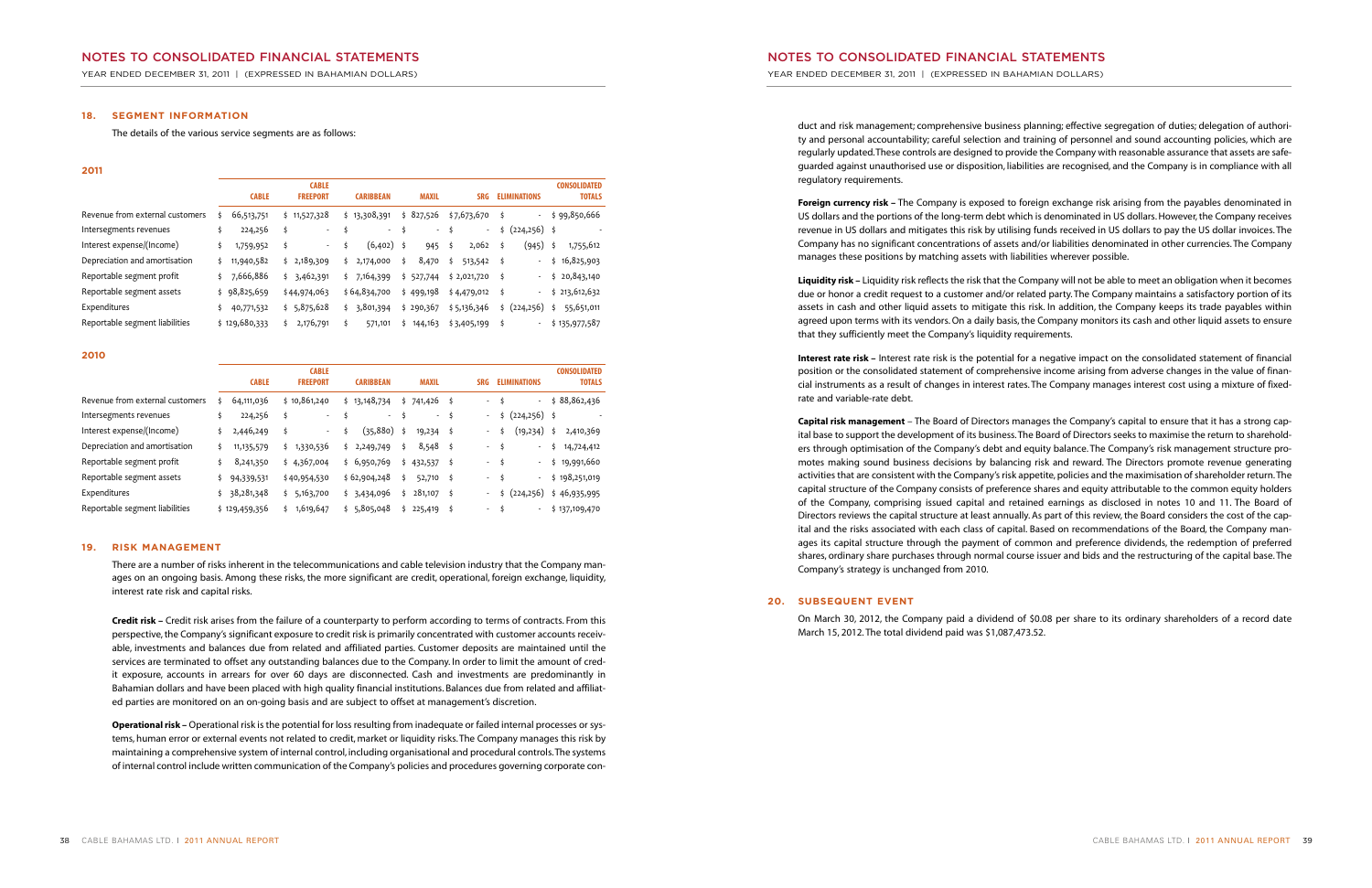# **YEARS OF GROWTH IN THE BAHAMAS**





**Amust Report** 





the future CFI 6











2001 2002 2003 2004







2006 2007 2008 2009







2011

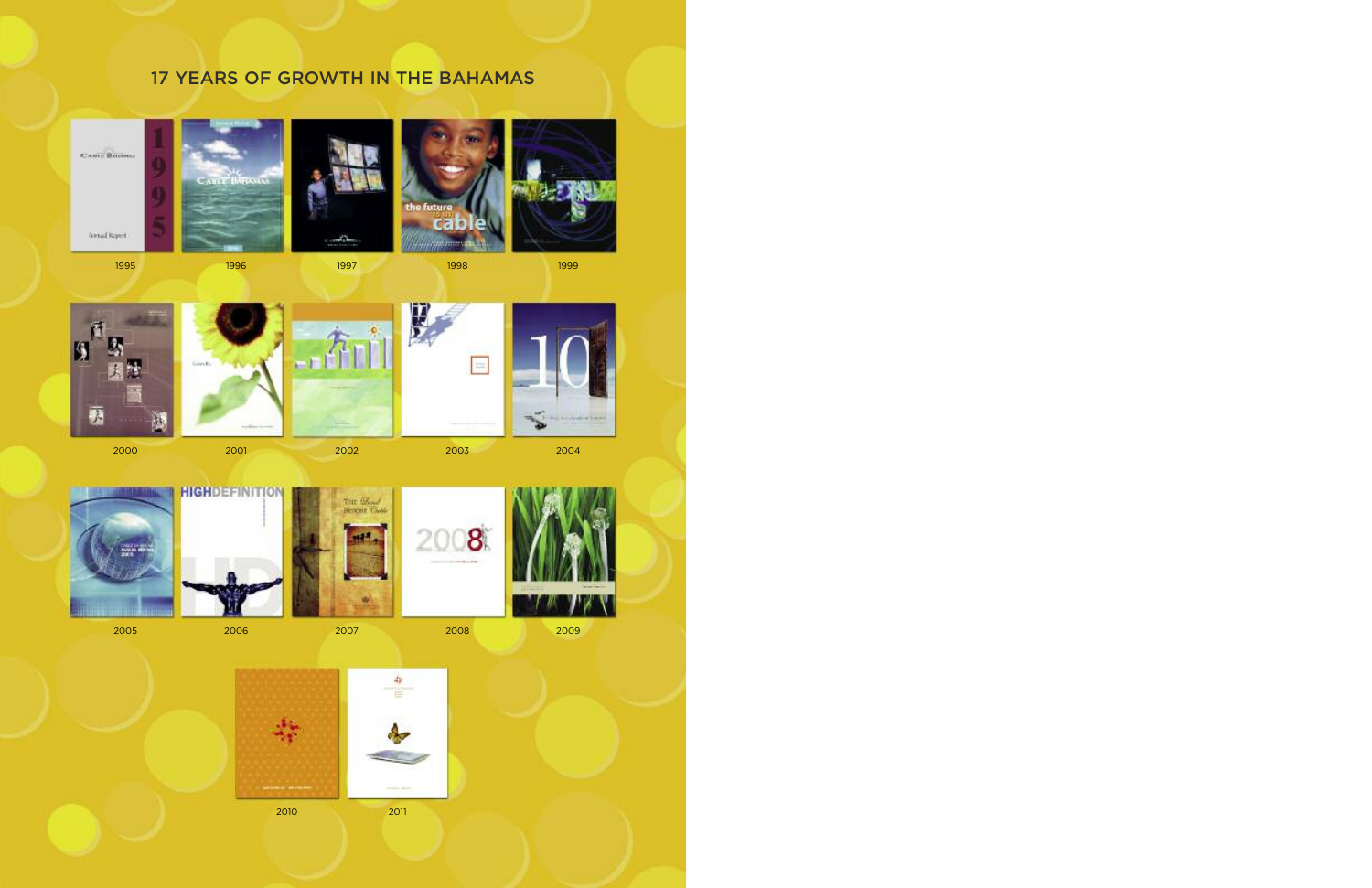## **DIRECTORS**

Mr. Philip Keeping Chairman

Ms. Sandra Knowles Director

Mr. Frank Watson Director

Mr. Gary Kain Director

Mr. Anthony Butler Director

Algernon Cargill Director

Franklyn Butler Director

Troy d'Arville Director

## **OFFICERS**

Mr. Anthony Butler President and CEO

Mr. Barry Williams Senior Vice President of Finance

Mr. John Gomez Vice President of Engineering

Mr. Blaine Schafer Vice President of ITS Operations

## **SHARE REGISTRAR AND TRANSFER AGENT**

#### **Bahamas Central Securities Depository**

#50 Exchange Place Bay Street P.O. Box EE-15672 Nassau, N.P., Bahamas tel: 242) 322-5573/5 fax: (242) 356-3613

## **CONTACT**

## **Cable Bahamas Ltd.**

P.O. Box CB 13050 Nassau, N. P., The Bahamas tl: (242) 356 6780 fx: (242) 356 8985 em: investors@cablebahamas.com ws: www.cablebahamas.com

#### **CREDITS**

GRAPHIC DESIGN Smith & Benjamin Art & Design | www.smith-benjamin.com PRINTING Nassau Printing Company (NAPCO) | Nassau, N. P., The Bahamas